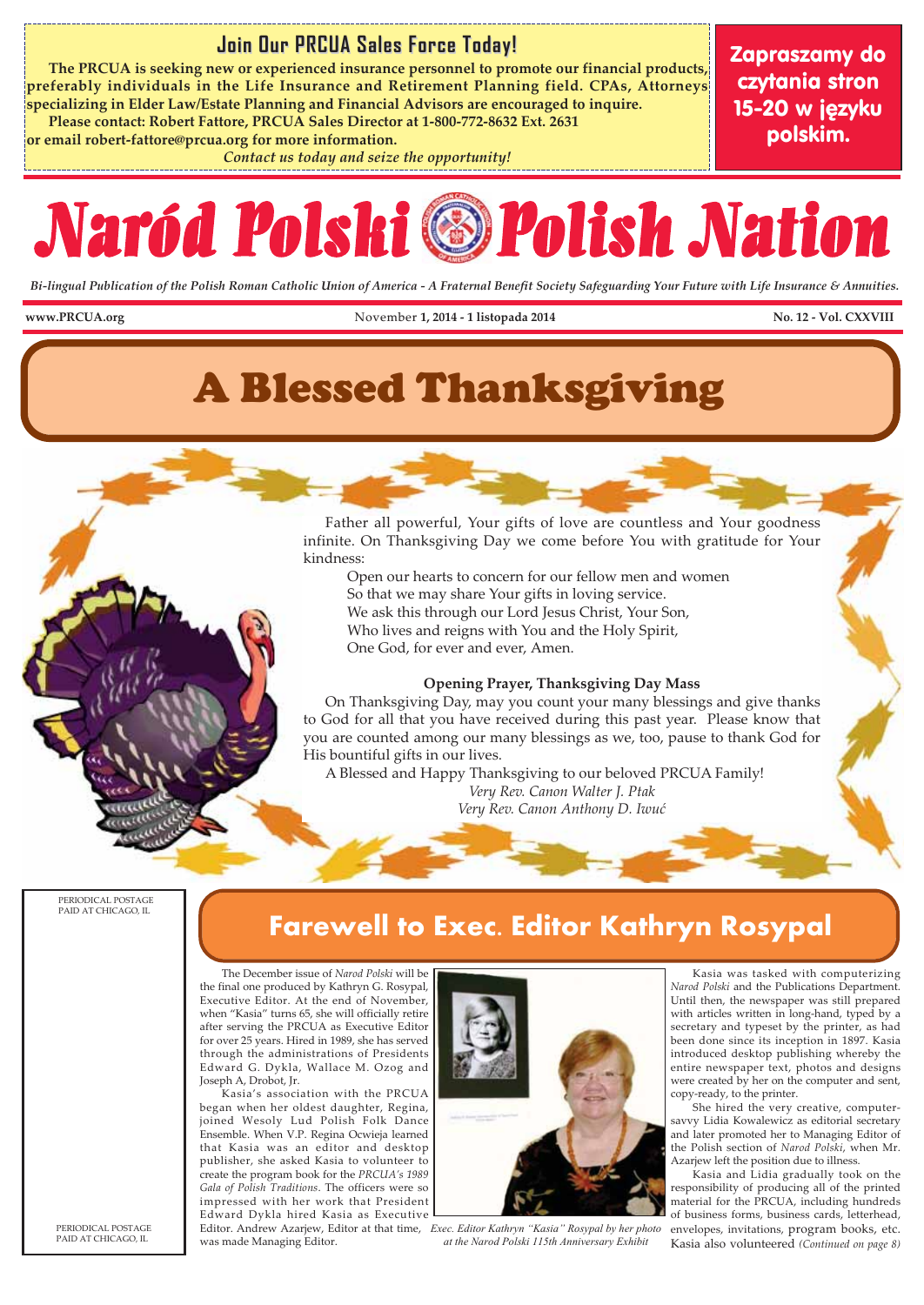

**8 DETROIT, MI - FATHER AL'S SOC. 1493 MEMORIAL MASS FOR THE DECEASED MEMBERS** and the 51st anniversary of the death of the founder and pastor of St. Cunegunda's on the date of his death, Sat., Nov. 8, 2014 at 3:30 pm at St. Cunegunda, 5900 St. Lawrence, Detroit, MI. Contact: Joseph Ozog, Jr. 734-941-3466

**9 PRCUA DISTRICT 5 MEMORIAL MASS + LUNCHEON** on Sun., Nov. 9 at 11:30 am at St. Casimir Church, 8223 Sowinski Ave., Cleveland, OH to commemorate the memory of PRCUA members who have died from District 5; Lunch will be available for purchase following Mass for a nominal offering. For reservations, please call Director Mitchell Bienia at 216-281-2800.

**10 CHICAGO, IL – DISTRICT #7 MEETING** on Mon., Nov. 10 at 7:30 pm at PRCUA Social Hall, 984 N. Milwaukee, Chicago, IL. Donations appreciated for St. Stan's Soup Kitchen. Contact: S. Dudzinski 773- 763-4069

**11 JOHNSTOWN, PA - ST. CASIMIR'S SOC. #531 MEETING** on Tues., Nov. 11 at 7:30 pm, 306 Power St. Send premiums to: Ed Kaplaniak, 521 Southmont, Johnstown, PA 15905

**12 LANSING, MI - SOC. #2342 POTLUCK AND MEETING** on Wed., Nov. 12, Potluck at 6 pm, meeting at 7, Federated Polish Home, 1030 W. Mt. Hope, Lansing, MI. Contact: V. Ulrich 517-484-3311

**16 ORLAND PARK, IL – DISTRICT #8 MEETING** on Sun., Nov. 16 at Noon, after 11 am Mass at Our Lady of the Woods Parish, 10731 W. 131st St., Orland Park, IL.

**16 WYANDOTTE, MI – SOC #162 MEETING** on Sun., Nov. 16 at 1:00 pm at PRCUA #162 Hall, 1430 Oak St, Wyandotte, MI 48129. Dues: Linda Alexander, 69 Winder, Unit 462, Detroit, MI 48201. Contact: S. Pasko 313-815-5230

**19 TROY, MI – CIRCUIT XI MEETING** on Wed., Nov. 19 at Noon at American Polish Cultural Ctr., 15 Mile and Dequindre, Troy, MI. Contact: B. Wozniak 586-731-3692

**19 CHICAGO, IL – PRCUA SOC. #475 MEETING** on Wed., Nov. 19 at 4:30 pm at PRCUA Social Hall, 984 N. Milwaukee Ave., Chicago, IL Contact: B. Jura 773-685-3134

**22 HICKORY HILLS, IL - CINDERELLA AND PRINCE CHARMING BALL** on Sat., Nov. 22, Lexington House, 7717 W. 95th, Hickory Hills, IL. Cocktails: 6:30, Dinner 7:30 pm; Donation \$70. For reservations, contact: Vicki Kroplewski 708-599-7129 *(See details on page 9.)*

**25 WARREN, MI - POPE JOHN PAUL II SOC. #1593 MEETING** on Tues., Nov. 25 at 7 pm, St. Anne's H.S., 36000 Mound Rd., Warren, MI. Contact: J. Ozog 586-751-8168

**28 WYANDOTTE, MI - DAY AFTER THANKSGIVING DANCE** on Fri., Nov. 28 at PRCUA Soc. #162 Hall, 1430 Oak St., Wyandotte, MI. Music by The Music Company of Chicago, IL. Doors open 6 pm, music 7 to 11 pm. Admission \$12.00. Cash bar. No BYOB. Food available. Contact Stan Pasko 734-284-5929

**30 MADISON HEIGHTS, MI - FOR SOC. #261 ELECTION MEETING** on Sun., Nov. 30 at 12:30 pm at Fr. James B. Heary Council #7239 K. of C. Hall, 30191 Dequindre Rd., Madison Hts., MI (South of 13 Mile Rd. on the west side of Dequindre). Election of officers, plans for 2015 and PRCUA National Convention Report will be discussed. Please attend. Contact: T. Lisiecki 586-795-8901

#### DECEMBER

**7 WYANDOTTE, MI - SOC. #162 CHILDREN'S CHRISTMAS PARTY** on Sun., Dec. 7 at PRCUA Hall, 1430 Oak St., Wyandotte for members age 0-10 yrs. Post-Cards sent to members for RSVP. Carols at 1:30 pm, pizza and pop while waiting for Santa who arrives at 2:30 pm. Contact: 734-281-7039

**7 MUNSTER, IN - ILL.-IND. WOMEN'S DIV. OPLATEK** on Sun., Dec. 7 at 1 pm, Salvatorian Monastery, 5755 Pennsylvania, Merrillville, IN. Tickets \$30. RSVP by 11/29: Beth Sadus 708-481-6796

**9 JOHNSTOWN, PA - ST. CASIMIR'S SOC. #531 MEETING** on Tues., Dec. 9 at 7:30 pm, 306 Power St. Send premiums to: Ed Kaplaniak, 521 Southmont, Johnstown, PA 15905

**10 LANSING, MI - SOC. #2342 POTLUCK AND MEETING** on Wed., Dec. 10, Potluck at 6 pm, meeting at 7, Federated Polish Home, 1030 W. Mt. Hope, Lansing, MI. Contact: V. Ulrich 517-484-3311

**12 WYANDOTTE, MI - SOC. #162 KOLEDY NIGHT** on Fri., Dec. 12, at PRCUA Hall, 1430 Oak St. Wyandotte. Music by the Kavaliers. All are welcome. Doors open at 7 pm. Contact: 734-281-7036

## *Hear Ye! Hear Ye! Hear Ye! Hear Ye!*

**Financial Secretaries from Districts 6, 7, 8 and 9 are invited to attend A Training Session for Financial Secretaries**

**Sat., November 8 – 9 a.m. to 3 p.m.**

**PRCUA Headquarters 984 N. Milwaukee Ave., Chicago, IL**

**RSVP to Pat Tropp at 773-782-2600 Ext. 2605 by Nov. 4th. Please bring your Financial Secretary Handbook.**



Tickets \$30

**Salvatorian Monastery Hall** 5755 Pennsylvania St., Merrillville, IN

**RSVP to Elizabeth Sadus 708-481-6796 Deadline: Saturday, November 29, 2014**



#### **PRCUA Oplatek Dinner & Seniors Christmas Party for Soc. #162 Members Hosted by Soc. #162 & Rogalin Dancers**

#### **Sunday, December 14th 1:00 pm - 4:00 pm.**

**PRCUA Hall, 1430 Oak St., Wyandotte, MI** *Polish dinner, open bar, raffles, singing, and a performance by the Rogalin Dance Troupe.*

Adults \$17, Kids 5-18 yrs. old \$13, 4 yrs. & under are free **Tickets will NOT be sold at the door.**

Please RSVP by sending your name, address and the No. of adults, youths and free children who will attend. Make check payable to: Rogalin Dance Troupe and send to: Rogalin - M. Stechschulte, 1781 13th St., Wyandotte, MI 48192 **Contact: Michelle Stechschulte at 734-283-4589**



**The Office of the Polish Roman Catholic Union of America will be closed on Nov. 27 - 28 for Thanksgiving.**

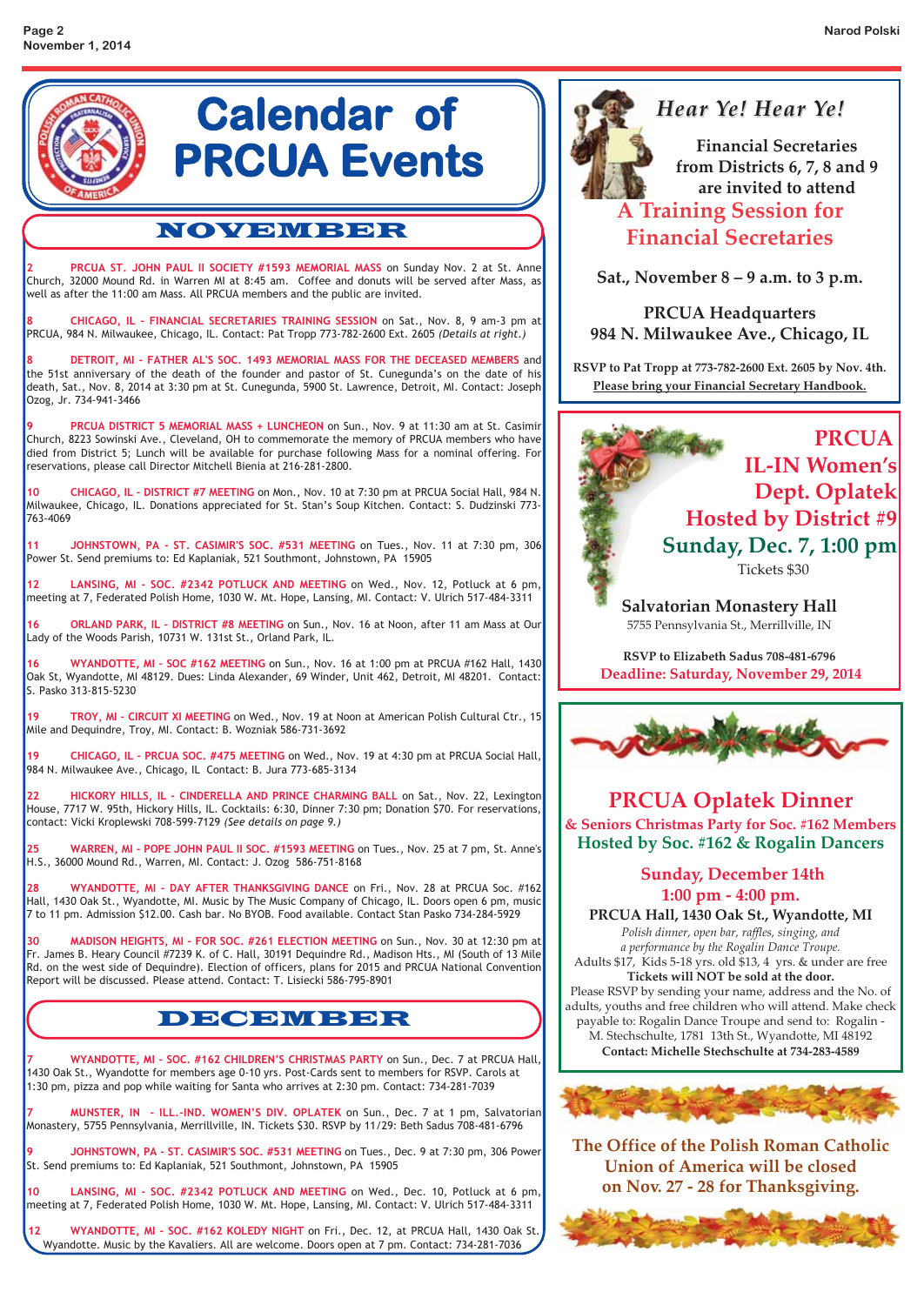

# aunts and Undles! 2014 Christmas Special

Beginning November 1, 2014 through January 31, 2015,\*\* SAVE 10% on your purchase of a \$5,000, \$10,000, \$25,000, \$50,000 or larger PRCUA Single Pay Life Insurance Certificate for your little one from 2 weeks to age 15 and 5 months.\*

Each applicant will receive a FREE gift depending on their age and a chance to WIN our Grand Prize – an Apple $^\circ$  iPad mini in Silver/White. Applications with face amounts of \$25,000 or larger will receive 2 entry tickets per application, providing a greater chance to win. FREE gift according to age: Ages 0-5 will receive a lovable little PRCUA TEDDY BEAR, Ages 6-10 will receive a SLAP WATCH and Ages 11-15 will receive RETRACTABLE EAR BUDS.

The Grand Prize drawing will take place on February 2, 2015. Visit PRCUA.org and Facebook to see the winning recipient. The winner will be announced in the March 2015 Naród Polski.

#### Highlights of the Single Pay Life Insurance Plan:

- Builds cash value
- Dividend participating
- Coverage can never be cancelled by PRCUA
- Eligibility for membership benefits such as college scholarships and educational loans
- One payment for a lifetime of security for your loved one

Please contact your local PRCUA Sales Representative or the Home Office for purchase or questions:

**Robert Fattore** Sales Director (800) 772-8632 ext. 2631 robert-fattore@prcua.org

Marketing Director (800) 772-8632 ext. 2632 agnieszka-bastrzyk@prcua.org

- \* Use the proposed insured's nearest age. (Ex.: if the child is 8 years 5 months, use 8 years, if the child is 8 years 6 months, use 9 years.) **Robert Fattore**<br>
Sales Director Marketing Directo<br>
(800) 772-8632 ext. 2631 (800) 772-8632 expresent-fattore@prcua.org agnieszka-bastrzyl<br>
\* Use the proposed insured's nearest age.<br>
(Ex.: if the child is 8 years 5 months,
- \*\* All applications for the PRCUA 2014 Christmas Special must be **postmarked by January 31, 2015.**

**All applications subject to Underwriting.**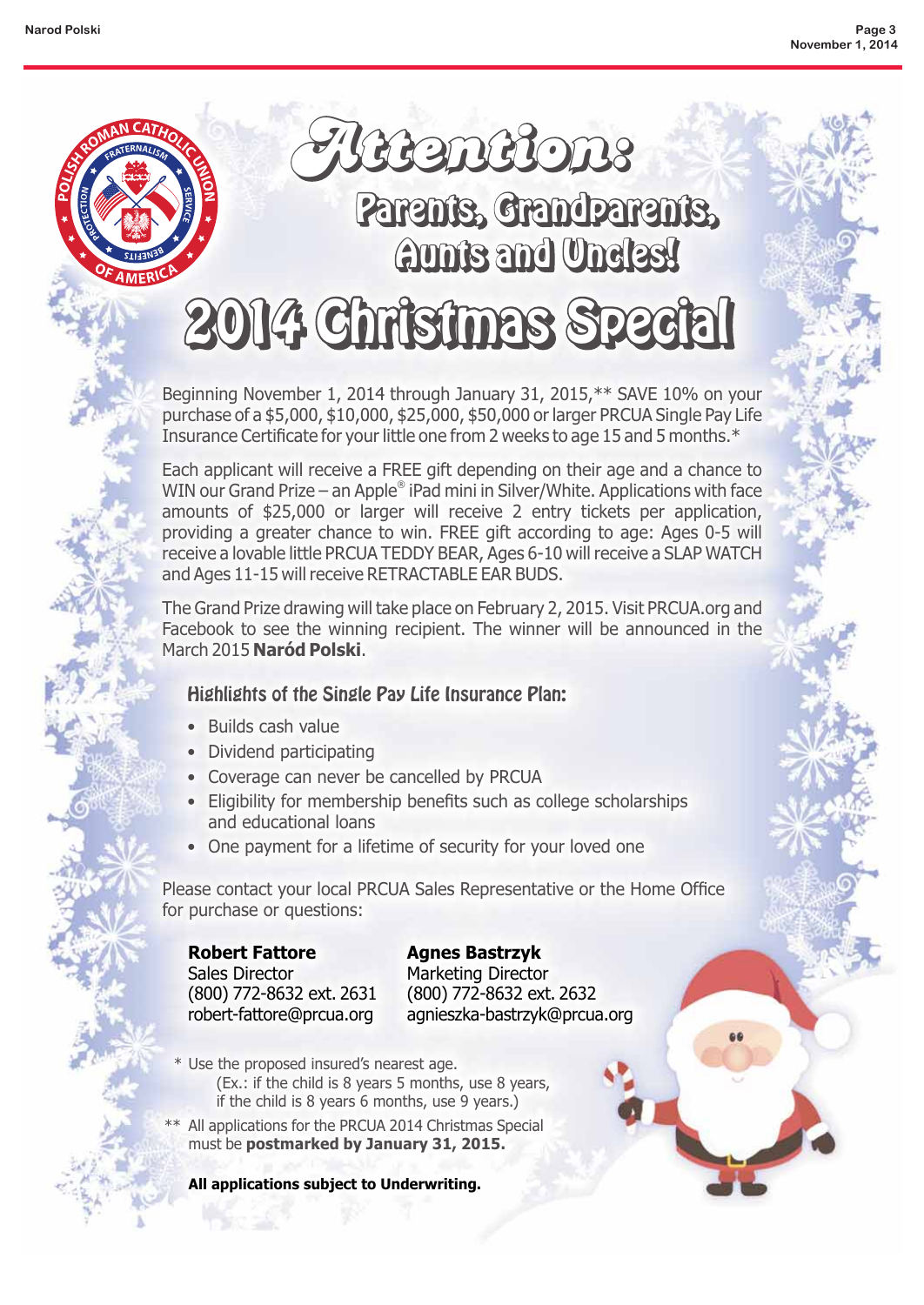٦

ı  $\blacksquare$ L T T п п ı ш T I.  $\mathbb{L}$ T п T  $\mathbb{R}^n$ T L

> L п П Ш T П

> ш п

Ш T П П ı I. T.  $\mathbb{L}$ 

I

 $\begin{array}{c} 1 \\ 1 \\ 1 \\ 1 \\ 2 \end{array}$ 

| This Christmas give your child,<br>grandchild, niece or nephew a<br><b>Whole Lifetime of</b><br><b>PRCUA Fraternal Benefits:</b><br><b>Grants &amp; Scholarships, Educational Loans,</b><br><b>Sports Tournaments, Outings, Polish Schools and more</b>                                                                                                                                                                                                                                                                                                                                                                                                                                                                                                                                                                                                                                                                                                                                                                                                                                                                                                                                                                                                                                                                                                                                            | <b>SAVE</b><br>10%<br>Beginning November 1,<br>2014 through January 31, I<br>2015, you can SAVE 10%<br>on your purchase of a<br>$\frac{1}{1}$ \$5,000, \$10,000, \$25,000, $\frac{1}{1}$                                                                                                                                                                                                        |
|----------------------------------------------------------------------------------------------------------------------------------------------------------------------------------------------------------------------------------------------------------------------------------------------------------------------------------------------------------------------------------------------------------------------------------------------------------------------------------------------------------------------------------------------------------------------------------------------------------------------------------------------------------------------------------------------------------------------------------------------------------------------------------------------------------------------------------------------------------------------------------------------------------------------------------------------------------------------------------------------------------------------------------------------------------------------------------------------------------------------------------------------------------------------------------------------------------------------------------------------------------------------------------------------------------------------------------------------------------------------------------------------------|-------------------------------------------------------------------------------------------------------------------------------------------------------------------------------------------------------------------------------------------------------------------------------------------------------------------------------------------------------------------------------------------------|
| <b>POLISH ROMAN CATHOLIC UNION OF AMERICA</b><br><b>APPLICATION FOR LIFE INSURANCE</b><br><b>A Fraternal Benefit Society</b><br>984 North Milwaukee Avenue, Chicago, IL 60642-4101<br>For Amount under \$25,000<br>773-782-2600 - Fax 773-278-4595 - (800) 772-8632 - www.prcua.org<br>Juvenile $\square$<br><b>PROPOSED INSURED'S INFORMATION:</b><br>3. Male $\Box$ Female $\Box$ 4. Age<br>Middle<br>First<br>Last<br>6. Phone $\#$ ( )<br>$\overline{\phantom{a}}$ State<br>City<br>Zip<br>Street                                                                                                                                                                                                                                                                                                                                                                                                                                                                                                                                                                                                                                                                                                                                                                                                                                                                                              | \$50,000 or larger PRCUA<br>I Single Pay Life Insurance I<br>Certificate for your little<br>one from 2 weeks old to<br>age 15 and 5 months.<br>Use the proposed<br>insured's nearest age.<br>(Ex.: If he/she is 8 yrs. 5<br>mo. use 8 years, if he/she<br>is 8 years 6 months, use 9<br>years.)<br>All applications for the                                                                     |
| <b>OWNER'S INFORMATION</b><br>15. Premium Amt.: Single \$ ________________ Annual \$ ______________ Semi Annual \$ _____________Quarterly \$ ____________Monthly \$<br>19. RELATIONSHIP<br>20. Is this insurance intended to replace any now in force? Yes $\Box$ No $\Box$ 21. Is Proposed Insured a PRCUA member? Yes $\Box$ No $\Box$<br>Paid in Cash? Yes $\Box$ No $\Box$<br>Purchase Paid-Up Additions? Yes $\Box$ No $\Box$<br>22. Dividend election (choose one):<br><b>APPLICANT'S INFORMATION (IF PROPOSED INSURED IS A JUVENILE.)</b><br>24. Male $\Box$<br>Female $\Box$<br>23. Name First<br>Middle<br>Last<br>25. Address_<br>26. Relationship                                                                                                                                                                                                                                                                                                                                                                                                                                                                                                                                                                                                                                                                                                                                       | <b>PRCUA 2014</b><br><b>Christmas Special</b><br>must be postmarked by<br>January 31, 2015.<br>$\blacksquare$ You can apply for the<br><b>I PRCUA 2014 Christmas</b><br>Special by contacting<br>your local PRCUA sales<br><b>q</b> agent or by mailing the<br>I application to the left to<br>the Home Office. A<br>selection of rates for the<br>Christmas Special can be<br>found on page 5. |
| <u> 1989 - Johann Harry Barn, mars an t-Amerikaansk kommunister (</u><br>PERSONAL HEALTH STATEMENT OF PROPOSED INSURED<br>27. Height____________Weight __________ 28. Doctor's Name ______________________<br><b>30.</b> Dr.'s Phone $#$ ( )<br>If you answered "YES" to questions 31-33, explain details below. Attach a separate page if additional space is needed.<br>$Yes \Box No \Box$<br>31. Is Proposed Insured currently hospitalized, bedridden or confined to a wheel chair?<br>32. In the past 5 years, has the proposed insured had or been treated for, or been advised to obtain treatment for medical or<br>surgical condition including cancer, heart condition, kidney and liver disease, vascular disease, diabetes, muscular<br>$Yes \Box No \Box$<br>condition, stroke, elevated cholesterol, or drug and alcohol dependency?<br>$Yes \Box No \Box$<br>33. Has Proposed Insured used any form of tobacco in the last 12 months?<br>Date<br>Name and Address of Physician and Hospital<br>Specific Reason & Results                                                                                                                                                                                                                                                                                                                                                            | If you are applying for a<br>life insurance amount of<br>less than $$25,000$ , please<br>complete the application<br>to the left, sign the<br>disclosures on page $5$ and<br>mail both pages to:<br>PRCUA Sales Dept.<br>984 N. Milwaukee<br>п<br>Chicago, IL 60642<br><b>ATTENTION!</b><br>If you live in the<br>following states:                                                             |
| Any person who knowingly and with intent to injure, defraud, or deceive any insurer files a statement of claim or an application<br>containing any false, incomplete or misleading information is guilty of a felony of the third degree. Any certificate issued as a result<br>of material misstatement or omission of facts may be voided and the company's only obligation shall be to return the premiums paid.<br>1) I AGREE that the statements and answers contained in this application and in any medical examination required by the Union are complete<br>and true to the best of my knowledge and belief. 2) I AGREE to abide by the Articles of Incorporation, Constitution, By-Laws, Rules and<br>Regulations of the Union, which are now in force or may hereafter be adopted by the Union. 3) I AGREE that the insurance applied for will<br>become effective when the first premium due is paid and while the Proposed Insured's health, habits and occupation remain as described in<br>this application on the date of issuance of a life insurance certificate by the Union. 4) I AGREE that if I am not a member of the Union, this<br>application serves as a membership application.<br>State<br>Proposed Insured's Signature (Must be 16 yrs. or older)<br>Applicant's Signature<br>Owner's Signature, if other than Proposed Insured<br>Witness/Authorized Representative | CT, FL, IN, KS, MA,<br>MD, MN, NE, NJ,<br>NY, OH, VT or WI<br><b>OR</b><br>If you are applying<br>for \$25,000 or more of life<br>linsurance, please call or<br>le-mail our office for al<br>state-specific application.<br>We will be happy to<br>janswer any questions<br>Iyou may have.<br>1-800-772-8632 ext. 2631<br>or ext. 2632 or<br>sales@prcua.org                                    |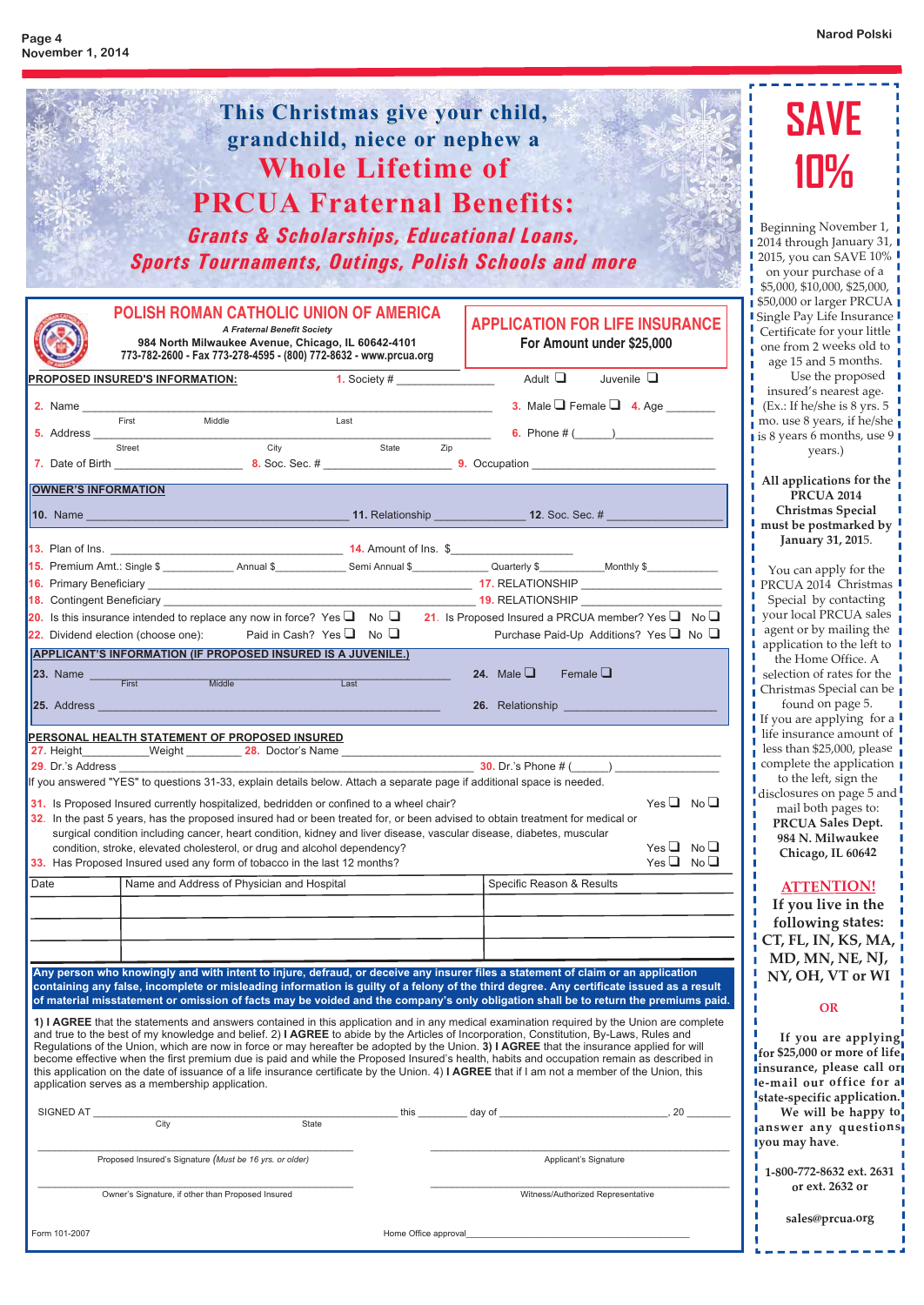Form 101-2007

| This Authorization complies with the HIPAA Privacy Rule                                                                                                                                                                                                                                                                                                                                                                     |                                                                                                          | <b>RATES FOR THE 2014</b><br><b>CHRISTMAS SPECIAL</b> |                                                                                                                                                                                                          |                                                                                    |          |         |
|-----------------------------------------------------------------------------------------------------------------------------------------------------------------------------------------------------------------------------------------------------------------------------------------------------------------------------------------------------------------------------------------------------------------------------|----------------------------------------------------------------------------------------------------------|-------------------------------------------------------|----------------------------------------------------------------------------------------------------------------------------------------------------------------------------------------------------------|------------------------------------------------------------------------------------|----------|---------|
| By executing this Authorization, I authorize all health care providers that have been involved in my<br>care, diagnosis or treatment (including but not limited to, physicians, hospitals, clinics, medical practitioners and                                                                                                                                                                                               |                                                                                                          |                                                       |                                                                                                                                                                                                          |                                                                                    |          |         |
| other medically related facilities) to disclose my medical records (including, but not limited to patient histories,<br>progress notes, test results, x-rays and other diagnostic information) to the Polish Roman Catholic Union of                                                                                                                                                                                        |                                                                                                          |                                                       | \$5,000                                                                                                                                                                                                  |                                                                                    | \$10,000 |         |
| America or its reinsurers for the purpose of:                                                                                                                                                                                                                                                                                                                                                                               |                                                                                                          | Age                                                   | Male                                                                                                                                                                                                     | Female                                                                             | Male     | Female  |
| Determination of Eligibility for Life Insurance<br>I understand that the information in my health record may include information relating to sexually                                                                                                                                                                                                                                                                       |                                                                                                          | $\overline{0}$                                        | \$412                                                                                                                                                                                                    | \$368                                                                              | \$735    | \$647   |
| transmitted diseases, acquired immunodeficiency syndrome (AIDS), or human immunodeficiency virus (HIV). It                                                                                                                                                                                                                                                                                                                  |                                                                                                          | $\mathbf{1}$                                          | \$421                                                                                                                                                                                                    | \$377                                                                              | \$752    | \$665   |
| may also include information about behavioral or mental health services and treatment for alcohol and drug                                                                                                                                                                                                                                                                                                                  |                                                                                                          | $\overline{2}$                                        | \$432                                                                                                                                                                                                    | \$387                                                                              | \$774    | \$684   |
| abuse.<br>I also understand that when my medical records are disclosed pursuant to this Authorization, my                                                                                                                                                                                                                                                                                                                   |                                                                                                          | 3                                                     | \$444                                                                                                                                                                                                    | \$397                                                                              | \$797    | \$705   |
| medical records and the information contained in those records may be subject to re-disclosure by the recipient                                                                                                                                                                                                                                                                                                             |                                                                                                          |                                                       |                                                                                                                                                                                                          |                                                                                    |          | \$727   |
| and may no longer be protected by federal privacy laws.                                                                                                                                                                                                                                                                                                                                                                     | I understand that I may revoke this Authorization, except to the extent that any health care provider or | $\overline{4}$                                        | \$456                                                                                                                                                                                                    | \$409                                                                              | \$822    |         |
| the Polish Roman Catholic Union of America has acted in reliance upon this Authorization. My revocation of this                                                                                                                                                                                                                                                                                                             |                                                                                                          | 5                                                     | \$469                                                                                                                                                                                                    | \$420                                                                              | \$849    | \$750   |
| Authorization must be submitted in writing to: Polish Roman Catholic Union of America, ATTN:                                                                                                                                                                                                                                                                                                                                |                                                                                                          | 6                                                     | \$483                                                                                                                                                                                                    | \$432                                                                              | \$876    | \$774   |
| Privacy Comp. Officer, 984 N. Milwaukee Avenue, Chicago, Illinois 60642-4101                                                                                                                                                                                                                                                                                                                                                |                                                                                                          | 7                                                     | \$497                                                                                                                                                                                                    | \$444                                                                              | \$905    | \$799   |
| This Authorization will expire six (6) months after the date upon which the Authorization was signed.                                                                                                                                                                                                                                                                                                                       |                                                                                                          | 8                                                     | \$512                                                                                                                                                                                                    | \$457                                                                              | \$934    | \$824   |
|                                                                                                                                                                                                                                                                                                                                                                                                                             |                                                                                                          | 9                                                     | \$527                                                                                                                                                                                                    | \$470                                                                              | \$965    | \$851   |
|                                                                                                                                                                                                                                                                                                                                                                                                                             |                                                                                                          | 10                                                    | \$543                                                                                                                                                                                                    | \$484                                                                              | \$996    | \$878   |
| Signature of Individual Whose Information is to be Disclosed                                                                                                                                                                                                                                                                                                                                                                | <b>Printed Name</b>                                                                                      | 11                                                    | \$560                                                                                                                                                                                                    | \$498                                                                              | \$1,029  | \$907   |
|                                                                                                                                                                                                                                                                                                                                                                                                                             |                                                                                                          | 12                                                    | \$577                                                                                                                                                                                                    | \$513                                                                              | \$1,063  | \$936   |
| Date                                                                                                                                                                                                                                                                                                                                                                                                                        |                                                                                                          | 13                                                    | \$594                                                                                                                                                                                                    | \$528                                                                              | \$1,098  | \$966   |
|                                                                                                                                                                                                                                                                                                                                                                                                                             |                                                                                                          | 14                                                    | \$612                                                                                                                                                                                                    | \$544                                                                              | \$1,134  | \$997   |
| Signature of Parent or Legal Guardian (If Applicable)                                                                                                                                                                                                                                                                                                                                                                       | <b>Printed Name</b>                                                                                      | 15                                                    | \$630                                                                                                                                                                                                    | \$560                                                                              | \$1,170  | \$1,030 |
|                                                                                                                                                                                                                                                                                                                                                                                                                             |                                                                                                          |                                                       |                                                                                                                                                                                                          |                                                                                    |          |         |
| Date                                                                                                                                                                                                                                                                                                                                                                                                                        |                                                                                                          |                                                       | \$25,000                                                                                                                                                                                                 |                                                                                    | \$50,000 |         |
|                                                                                                                                                                                                                                                                                                                                                                                                                             |                                                                                                          | Age                                                   | Male                                                                                                                                                                                                     | Female                                                                             | Male     | Female  |
|                                                                                                                                                                                                                                                                                                                                                                                                                             |                                                                                                          | $\theta$                                              | \$1,702                                                                                                                                                                                                  | \$1,482                                                                            | \$3,314  | \$2,875 |
|                                                                                                                                                                                                                                                                                                                                                                                                                             |                                                                                                          | $\mathbf{1}$                                          | \$1,746                                                                                                                                                                                                  | \$1,527                                                                            | \$3,402  | \$2,964 |
| As part of our routine selection procedure, we may request that an investigative Consumer Report be                                                                                                                                                                                                                                                                                                                         |                                                                                                          | $\overline{2}$                                        | \$1,799                                                                                                                                                                                                  | \$1,575                                                                            | \$3,509  | \$3,061 |
| made. These reports include information as to identify character, general reputation, personal characteristics,<br>verification of residence, marital status, estimate of worth and income, occupation, avocations, general health,                                                                                                                                                                                         |                                                                                                          | 3                                                     | \$1,858                                                                                                                                                                                                  | \$1,627                                                                            | \$3,625  | \$3,165 |
| habits and mode of living. Information is obtained from several different sources. Confidential interviews may be                                                                                                                                                                                                                                                                                                           |                                                                                                          | $\overline{4}$                                        | \$1,920                                                                                                                                                                                                  | \$1,683                                                                            | \$3,751  | \$3,275 |
| conducted with neighbors, friends, associates and acquaintances. Personal discussions may be arranged with                                                                                                                                                                                                                                                                                                                  |                                                                                                          | 5                                                     | \$1,987                                                                                                                                                                                                  | \$1,740                                                                            | \$3,883  | \$3,390 |
| you or your family and public records may be carefully reviewed. Upon written request to the Underwriter at the<br>PRCUA, further information on the nature and scope of the report will be provided. Our experience shows that                                                                                                                                                                                             |                                                                                                          | 6                                                     | \$2,055                                                                                                                                                                                                  | \$1,800                                                                            | \$4,020  | \$3,509 |
| information from investigative reports usually does not have an adverse effect upon our underwriting decision. If                                                                                                                                                                                                                                                                                                           |                                                                                                          | 7                                                     |                                                                                                                                                                                                          |                                                                                    |          |         |
| it should, we will notify you in writing and identify the reporting agency. At that point, if you wish to do so, you                                                                                                                                                                                                                                                                                                        |                                                                                                          |                                                       | \$2,126                                                                                                                                                                                                  | \$1,861                                                                            | \$4,163  | \$3,633 |
| may discuss the matter with the reporting company. All of these rights are guaranteed to you by the Fair Credit                                                                                                                                                                                                                                                                                                             |                                                                                                          | $8\,$                                                 | \$2,200                                                                                                                                                                                                  | \$1,925                                                                            | \$4,310  | \$3,761 |
| Reporting Act, which took effect in April, 1971.                                                                                                                                                                                                                                                                                                                                                                            |                                                                                                          | 9                                                     | \$2,277                                                                                                                                                                                                  | \$1,991                                                                            | \$4,463  | \$3,893 |
| Notice to                                                                                                                                                                                                                                                                                                                                                                                                                   |                                                                                                          | 10                                                    | \$2,356                                                                                                                                                                                                  | \$2,060                                                                            | \$4,622  | \$4,031 |
| Proposed Insured's Signature (Must be 16 yrs. or older)                                                                                                                                                                                                                                                                                                                                                                     | Date                                                                                                     | 11                                                    | \$2,438                                                                                                                                                                                                  | \$2,131                                                                            | \$4,786  | \$4,173 |
|                                                                                                                                                                                                                                                                                                                                                                                                                             |                                                                                                          | 12                                                    | \$2,523                                                                                                                                                                                                  | \$2,205                                                                            | \$4,956  | \$4,320 |
| NO COVERAGE WILL BECOME EFFECTIVE PRIOR TO CERTIFICATE DELIVERY                                                                                                                                                                                                                                                                                                                                                             |                                                                                                          | 13                                                    | \$2,610                                                                                                                                                                                                  | \$2,281                                                                            | \$5,130  | \$4,472 |
| UNLESS AND UNTIL ALL CONDITIONS ON THIS RECEIPT ARE MET. If: (1) an amount equal to at                                                                                                                                                                                                                                                                                                                                      |                                                                                                          | 14                                                    | \$2,699                                                                                                                                                                                                  | \$2,359                                                                            | \$5,308  | \$4,627 |
| least one month premium, for the plan and amount applied for, is submitted; (2) all underwriting                                                                                                                                                                                                                                                                                                                            |                                                                                                          | 15                                                    | \$2,790                                                                                                                                                                                                  | \$2,439                                                                            | \$5,490  | \$4,788 |
| requirements, including any medical examinations required by the rules of the Union are completed;<br>and (3) the Proposed Insured is, on the date indicated on this receipt, a risk acceptable for insurance<br>exactly as applied for without modification of plan, premium rate, or amount under the rules and<br>practices of the Union. THEN insurance under the certificate applied for shall become effective on the |                                                                                                          |                                                       | <b>Appeal for Used Cards/Religious Goods</b>                                                                                                                                                             |                                                                                    |          |         |
| latest of (a) the register date of application, (b) the date of the last of any medical examinations, and<br>(c) any date of issue requested in the application.<br>THE AMOUNT OF INSURANCE WHICH MAY BECOME EFFECTIVE PRIOR TO<br>CERTIFICATE DELIVERY SHALL NOT EXCEED \$100,000, which amount includes any additional                                                                                                    |                                                                                                          |                                                       | Narod Polski editors received an appeal from Fr. Cruz in India,<br>in which he wrote: "There are 5,000 children and three schools in<br>my area. Kindly help me by sending pens, pencils, rosaries, used |                                                                                    |          |         |
| benefits for death by accident. If any of the above conditions is not met, the liability of the PRCUA shall<br>be limited to the return of the amount submitted.<br>NO REPRESENTATIVE HAS THE AUTHORITY TO ALTER THE TERMS OR CONDITIONS                                                                                                                                                                                    |                                                                                                          |                                                       | cards, magazines and statues for the children. We shall be praying<br>for you in return. Please help."<br>Fr. Paul Cruz, P.O. Box 691571, Kottiyam-P.O., Kollam-691571,                                  |                                                                                    |          |         |
| OF THIS RECEIPT.<br><b>Example 1</b> From<br>Received \$                                                                                                                                                                                                                                                                                                                                                                    |                                                                                                          | PRCUA. Thank you.                                     | Please send the items directly to Fr. Cruz in India, not to the                                                                                                                                          | Kerala-India                                                                       |          |         |
| on the Life of: _                                                                                                                                                                                                                                                                                                                                                                                                           |                                                                                                          |                                                       | <b>MARINORM</b>                                                                                                                                                                                          |                                                                                    |          |         |
| in connection with an application for life insurance with the same date as this receipt. This payment is<br>made and accepted subject to the above conditions.<br>POLISH ROMAN CATHOLIC UNION OF AMERICA<br>Chicago, Illinois                                                                                                                                                                                               |                                                                                                          |                                                       | All Secretaries are requested to send<br>your Society's 2015 Meeting Schedule                                                                                                                            | <b>NOTICE</b>                                                                      |          |         |
| <b>Agent/Deputy Signature</b>                                                                                                                                                                                                                                                                                                                                                                                               | Date                                                                                                     |                                                       | PRCUA, 984 N. Milwaukee Ave., Chicago, IL 60642                                                                                                                                                          | to the Executive Editor at:<br>or e-mail information to:<br>narod.polski@prcua.org |          |         |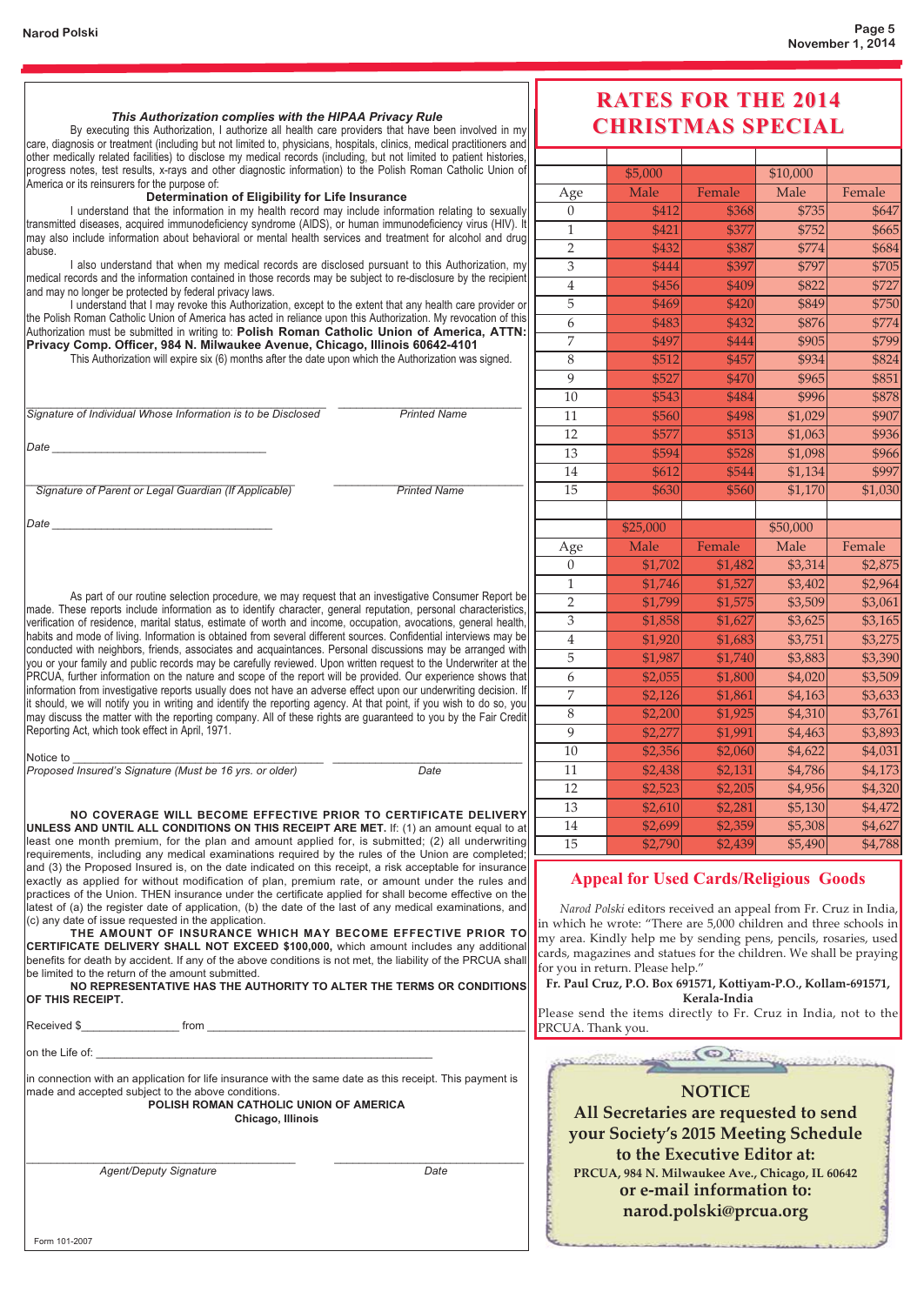## Narod Polski

ISSI 0027-7894

#### **POLISH NATION**

Official Publication of the Polish Roman Catholic Union of America **JOSEPH A. DROBOT, JR.**

President: 773-782-2600

**KATHRYN ROSYPAL** Exec. Ed.: 773-782-2600 Ext. 2640 narod.polski@prcua.org (English language)

#### **LIDIA KOWALEWSKI**

Ming. Ed.: 773-782-2600 Ext. 2639 narod.polski@prcua.org (Polish language)

Please direct mail re: delivery of newspaper, organizational matters or change of address to: **JAMES ROBACZEWSKI Secretary-Treasurer info@prcua.org**

Direct all materials for publication to the editors at

**984 N. Milwaukee Avenue**

**Chicago, IL 60642-4101**

773-782-2600

Toll-Free 1-800-772-8632

Fax 773-278-4595

narod.polski@prcua.org WWW.PRCUA.ORG

Business Hours: 8:15 am - 4 pm

See PRCUA on Facework or Twitter



Polski is published monthly by the Polish Roman Catholic Union of America, 984 N. Milwaukee Avenue, Chicago, IL 60642-4101

Periodical postage paid at Chicago, IL and additional mailing offices.

POSTMASTER - Send address change to: Narod Polski 984 N. Milwaukee Avenue Chicago, IL 60642-4101

Printed at: Topweb Corporation 1645 W. Fullerton Avenue Chicago, IL 60614

#### **MOVEMBER is here!**



 During the month of November, men across the globe will grow moustaches in support of men's health issues, such as prostate cancer, testicular cancer & mental health. The moustache is the symbol by which we generate conversations, awareness and raise funds.

#### **Did you know?**

• 1 in 2 men will be diagnosed with cancer in their lifetime

The life expectancy for men in the U.S. is almost 5 years less than women (76.2 years compared to 81)

• 1 in 7 men will be diagnosed with prostate cancer in their lifetime

• In 2014, more than 233,000 men will be diagnosed with

prostate cancer & almost 30,000 will die from it Testicular cancer is the most common cancer in men ages 15-35

• 8,820 new cases are diagnosed each year

• The 5-year survival rate of localized testicular cancer in men in the U.S. is 99%

• Over 15 million American adults are diagnosed with depression every year

• 1 in 4 Americans aged 18+ suffer from a diagnosable mental disorder in a given year (such as depression, anxiety, psychosis & schizophrenia)

• In 2010, 38,364 Americans died by suicide – 79% were men The stigma (shame & embarrassment) of mental health issues often prevent men from seeking help

 In 2013, there were over 219,000 participants in the U.S. which raised nearly \$23 million dollars. Please think about participating and/or donating to **Team Toledo Polska.**

 If you have any questions or want to donate, e-mail Jeff Tyburski at **Jeffrey.Tyburski@gmail.com** or go to **http://us.movember.com/donate**

 For a list of funded programs as well as information, resources and support for those facing these issues please visit **http://us.movember.com/**

Thank you & God Bless you.

*Submitted by Jerry Tyburski, PRCUA Toledo, OH*

## **2015 PRCUA CALENDAR**  *Order while Supplies last! One of Your Free Fraternal Benefits*

 The 2015 PRCUA Calendar, featuring Polish saints, will be available in mid-November. The calendar is FREE to members. Members can pick up the calendar at our Home Office, 984 N. Milwaukee Ave., Chicago, IL. Or you can order it by calling Linda Kasprzyk at **773-782-2630** or email your request to her at: **linda-kasprzyk@prcua.org.**



#### Frank Kociubinski Passed Away



ELK GROVE VILLAGE, IL - Retired PRCUA employee, Franciszek "Frank" Kociubinski, age 60, passed away on September 30, 2014. He was a member of PRCUA Soc. #1559 and a dedicated employee of the PRCUA for 18 years (1990-2008). He also worked at the PRCUA from 1983-1990 as an employee of a maintenance union. As building engineer, Frank greeted visitors, maintained the stock room and home office building and was always ready to help in whatever capacity needed. He was

*Frank Kociubinski*

known for his decorating creativity and often transformed the Social Hall into an amazing showplace for special occasions held there!

 Frank was son of the late Marcin and Anielais Kociubinski. He is survived by his wife, Elzbieta Stupczynska, brothers Adam, Anthony, John, and Walter and sister Stella, nieces and nephews. His funeral took place on October 4th and he was buried at St. Adalbert Cemetery in Niles. He will be missed. May he rest in eternal peace.

#### **PRCUA Employee Anna Wolan Married**

 On September 25, a Bridal Shower was held for PRCUA employee Anna Wolan. She has worked for the PRCUA since 2005.

 On October 18th, she married the love of her life Grzegorz Grabowski in Rozanka, Poland.



*Supervisor Julie Prado, Anna Wolan and Mkt. Dir. Agnieszka Bastrzyk at Shower*

Anna has since returned from Poland and is back at work in the General Offic eof the PRCUA.

The PRCUA wishes the happy couple all the best in their future together. They plan to have a reception for American friends this month. Congratulations!

## **Kolędy Night Fri., December 12, 2014**

Doors open at 7:00 p.m.

**PRCUA Soc. #162 Hall 1430 Oak Street, Wyandotte, MI 48192** Music by the Kavaliers. Everyone is welcome.

*Join the Christmas Carol Sing-Along!* Contact: 734-281-7036

#### **Soc. #162 Pol-Am New Year's Eve Party**

Wed., December 31, 2014 PRCUA Hall, 1430 Oak St., Wyandotte, MI Doors Open 7 p.m., Dinner 8 p.m. Music 9 pm to 1 a.m. - No BYOB - Open Bar *Music by The Kielbasa Kings Reserve by Dec. 28. Get tickets from: Reserve by Dec. 28. Get tickets from:* PRCUA Lounge after 6 pm - 734-283-4810 Keith Zelasko 734-771-7081 *Must be at least 21 years of age.*

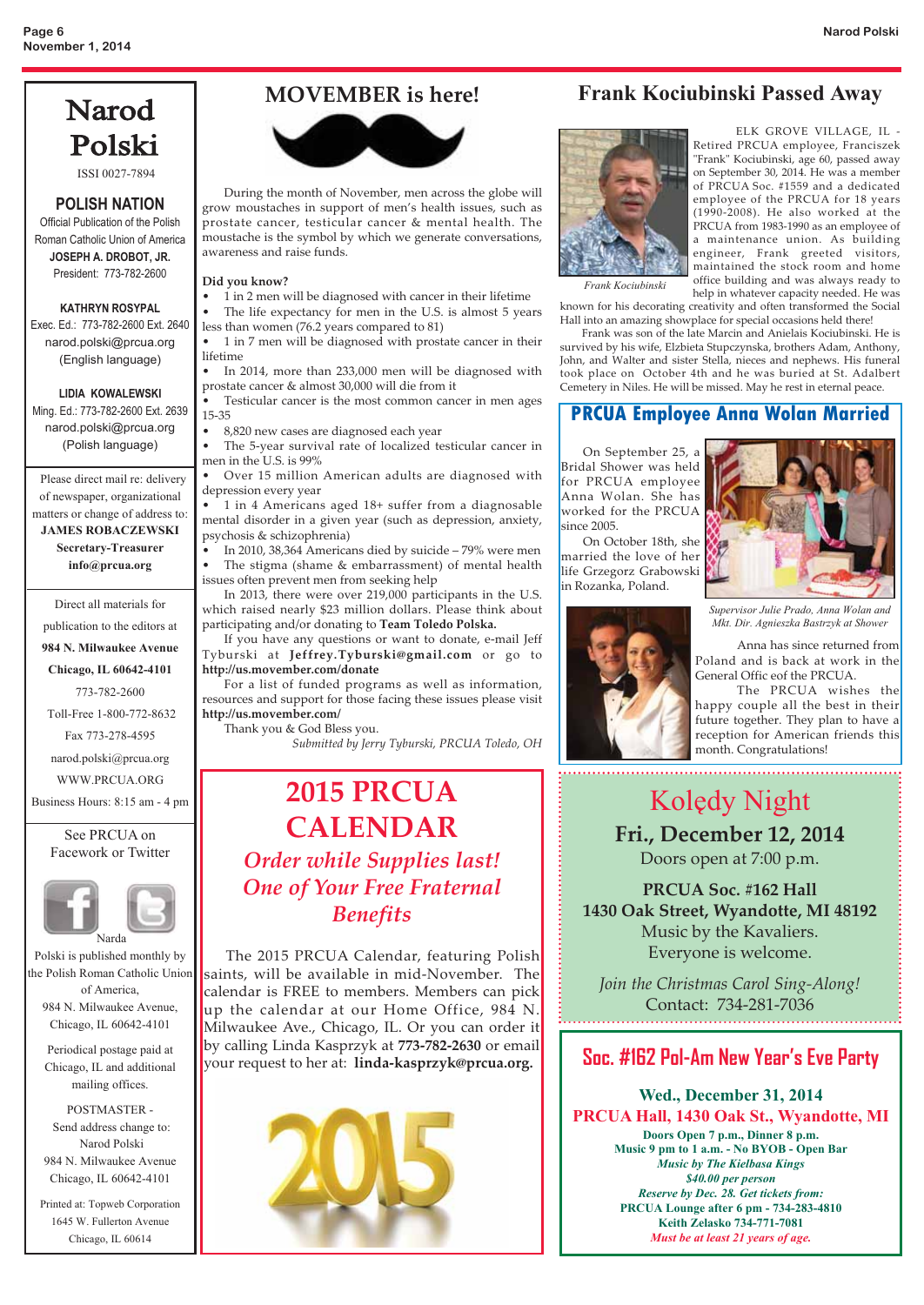

*"I can smell Autumn dancing in the breeze,* 

*the sweet chill of pumpkin and crisp sun burnt leaves!" (Author Unknown.)*

 I hope this issue of the "Naród Polski" finds you happy and healthy! Fall is definitely in the air – more visible in various parts of the country.

 The Executive Board has been extremely busy these past few weeks attending many events, representing the PRCUA.

 September 27 and 28: Pres. & Mrs. Joseph Drobot attended the St. Adalbert Parish Reunion in East St. Louis to visit with PRCUA members and societies. St. Adalbert Parish was established in 1904 for the Polish American Community and ceased to exist in 1979. The celebratory gathering of old friends opened doors to new friendships for the Drobots. That same weekend, the Drobots visited the Polish Club in Madison, IL, which is active only in the evenings especially on Friday for a Polka Party. So, if you're in the neighborhood, stop by and tell them "PRCUA sent you!"

 September 28: Secy. Tres. James Robaczewski attended the 17th Annual Fund Raising Dinner for the Resurrection Fathers and Brothers at Porretta's Elegant Banquets. The recipient of the *Vision of Hope Award 2014* was His Eminence Francis Cardinal George, O.M.I., Archbishop of Chicago. The recipient of the *Veritas et Caritas Award 2014* was Rev. Sam Restivo, CR. Among the 11 recipients of the *Merit Awards 2014* is PRCUA's District #7 Dir. Kevin Kucik. of St. Hedwig Church, Chicago, IL. Congratulations to all!



*Hon. Topinka & PRCUA members: (l-r) Past Narod Polski Editor Joseph & Marcia Zurawski, Comptroller Topinka, R.V.P. Emeritus Anna Sokolowski; V. P. Misia Jaminski, Barbara Pawlowski, Dir. Elizabeth Sadus & Past Dir. Shirley Dudzinski*



*(L-r) Rev. Idzi Stacherczak, SChr, PRCUA V. P. Micheline Jaminski, Rev. Tomasz Sielicki, SChr and Rev. Pawel Bandurski, SChr*

September 28: V.P. Emeritus Anna Sokolowski joined me at the Polish Women's Civic Club 2014 Scholarship Luncheon in Rosemont, IL. PWCC President Ann Burzycki greeted the guests and introduced guest speaker Judy Baar Topinka, IL State Comptroller, who was informative as well as entertaining. We sat with one of the scholarship recipients, Konrad Pawelek – a clarinetist who is working on his M.A. in Music Education. He performed four selections, concluding with the Clarinet (or "Dziadek") Polka.

October 5, 2014: I was proud to represent the PRCUA together with dancers from the PRCUA Wesoly Lud Polish Folk Dance Co,.

its Artistic Dir. and Choreographer, Richard Jaminski and the PRCUA Southwest Center of Polish Dancing with Managing Dir. Anna Kraszewski, at the Mass of Thanksgiving and Rededication of the renovated Papal Altar held at Five Holy Martyrs Parish on Chicago's south side. The Mass commemorated the 35th Anniversary of Saint John Paul II's visit to the parish, whose Pastor at the time was His Excellency Bishop Alfred L. Abramowicz, a close friend of the Pontiff. The newly renovated outdoor altar was blessed by the new Pastor, Rev. Tomasz Sielicki SChr who concelebrated the Mass with Rev. Idzi Stacherczak, Pastor of St. Priscilla Parish and Rev. Pawel Bandurski, SChr., Provincial of the Society of Christ. Rev. Stacherczak delivered a powerful homily emphasizing the importance of mutual support between Poles in Poland and Polonia.

From the 1950s to the 1990s, Five Holy Martyrs was



*Wesoly Lud Polish Folk Dance Company and Southwest Center of Polish Dancing at Mass*

Adult Culture Group (1969), Maria Konopnicka Polish Language School (1974), Wesoly Lud Polish Folk Dance Company (1977), and Southwest Center of Polish Dancing (1985). It was also the "home" of the Ocwiejas, the Brzezniaks, and many other dynamic PRCUA members. In 1979, representatives of these PRCUA groups greeted the Polish Pope at FHM and at the outdoor Mass held in Grant Park - I was one of them and what a profound moment it was! Do you have any memories of visits with our Polish Pope? Share them with us on the PRCUA Facebook.

October 11: My husband, Richard, and I met with old friends and Polish folk dance enthusiasts, Sabina and Anthony Dobrzanski, in Lemont. Mr. Dobrzanski is the new Artistic Director/Choreographer and his wife, Sabina, is the new Dance Instructor for the PRCUA Polanie Dancers of John Paul II Polish School in Lemont, IL. Many from Chicagoland will remember the Dobrzanski's from the POLONEZ DANCERS of Chicago. We are very happy that they continued their membership in PRCUA and have returned to share their talents with the PRCUA. Welcome back!

October 12: The Polish Teachers Association celebrated Teachers' Appreciation Day at Oak Brook Drury Lane with an amazing Brunch. Both Anna Sokolowski and I participated in this wonderful gathering of recognition and admiration for the Teachers of Polish Language Schools in the Chicago area. President Ewa Koch was among those who emceed the program. Three VIPs were awarded Medals of Outstanding Achievement: Zofia Barczyk – former Principal, Chopin Polish School; Helena Ziółkowska – Editor of *Głos Nauczyciela*; and Michał Schneider on behalf of his late wife Danuta Schneider. Among a long list of those who assisted in the mission of the various Polish schools, several PRCUA members were named: Henryka Jablonska,



Agnieszka Fezatt, Betty Uzarowicz and Edward Muszalski. Entertainment was provided by young violinists from the Paderewski Orchestra under Gen. Director, Barbara Bilszta. Three are PRCUA members: Ola and Nicole Kwasny and Alan Krolikowski *(See photo at left.)* 

 On October 19, the PRCUA Michigan Dance Schools, with District #10 Dir. Colleen Bonkowski, Dir. Tom Lisiecki, and Past Dir. Chris Ozog, organized the 5th Cultural Workshop for all PRCUA members (age 8-18). The event was held at the PRCUA hall in Wyandotte, MI. This all-day workshop included Polish crafts, customs, language, song, cooking, dance, wycinanki/pisanki, and Polish folk history. *(Details in next N.P.)*

October 23 - PRCUA and the PMA held their Employee

Appreciation Luncheon. We celebrated with a Mexican Fiesta – "OLE"! I want to personally thank Mary Jane Robles, Agnieszka Bastrzyk and Julie Prado for their assistance in preparing this event. To all the *"¡Señoras y señores!"* who work for the PRCUA and the PMA, thank you for your dedicated efforts and strong work ethic – you make us proud!



*Mr. & Mrs. Bart Jacher*

*Exec. Asst. Mary Jane*

service. The honorees included PRCUA members Kristi Mihalic and Janice Odrobina. Congratulations to all the honorees, especially our PRCUA members!

 Sincere congratulations and best wishes to former assistant and Wesoly Lud alumnus, Kasia Rogala, who married Bart Jacher on October 25 at Holy Trinity Parish in Chicago. PRCUA Wesoly Lud Polish Folk Dance Co. participated in the wedding ceremony and performed at the reception. The bride, her sister Veronica and best friend Ela Presz-Wortel joined in the performance. Since the Rogalas were originally from Rzeszow, and Jachers from Krakow, dances from those areas were performed, as well as a Polish American Chicago Polka! It was a beautiful day and the "poprawiny" the next day equally memorable. Sto Lat, Kasia and Bart!

 Our deepest condolences go to the Adamkiewicz Family and Julius Szymczak on the passing of Bernice Adamkiewicz, a great PRCUA member whose life we celebrate. The Drobots and our Michigan PRCUA Fraternal Family attended her wake and funeral.

 Sympathy is also extended to Elzbieta Kociubinski on the passing of her husband, Frank, former PRCUA building engineer for many years. He was a memorable person and will be missed.

 Wedding congratulations go to Anna Wolan, a PRCUA General Office employee, who recently married Grzegorz Grabowski.

 The PRCUA invites you to share your experiences at Polish events with us via PRCUA Facebook or email. Remember my email address is **micheline-jaminski@prcua.org**

*Happy Thanksgiving!*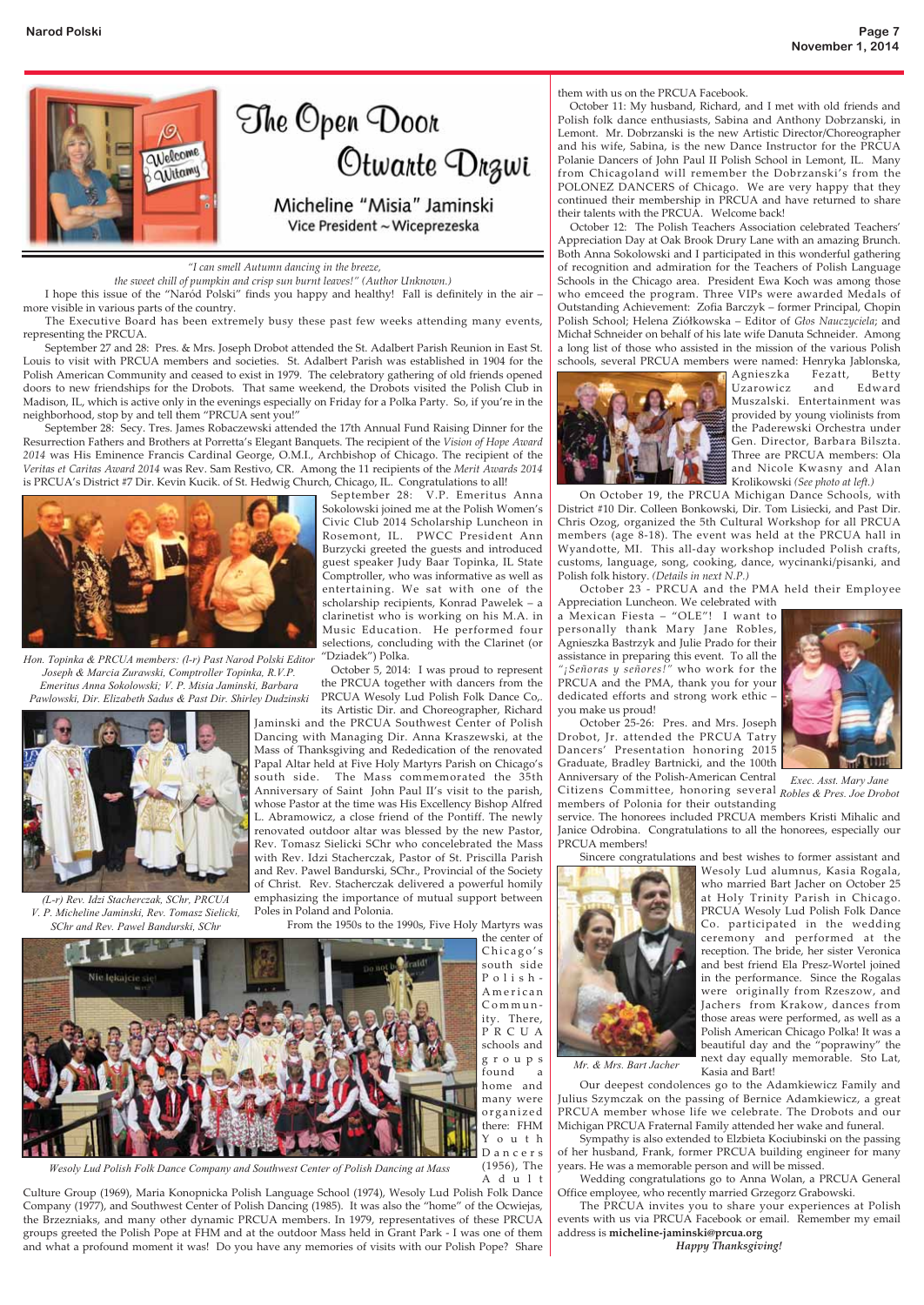#### Farewell to Exec. Editor Kathryn Rosypal

*(Continued from page 1)* to produce all the printed materials for the Polish Museum of America (PMA), including its Summer Ball and event program books. In 1998, then PRCUA First Lady Joann Ozog wanted to restart the defunct PMA Newsletter, Kasia volunteered as its Editorin-Chief for the first 5 years and continued in that position for a total of 15 years, until June of 2014.

For many years, Kasia also volunteered to teach Polish folk art workshops at the PMA. She and Joann Ozog created seven workbooks for the PMA on various Polish historical figures, published by the PRCUA. For posterity's sake, Kasia wrote and designed the popular *Our Polish Ancestors* coloring book depicting life in the 1800s in Poland, which is in its 4th reprinting, and the PRCUA's *Christmas Carols, Customs and Cuisine* booklet, as well as other booklets.

Throughout Rosypal's career as Executive Editor, she has written the history of the PRCUA and its various departments, which was published in *Narod Polski* and the *PRCUA 140th Anniversary Program Book*. She and Lidia Kowalewicz curated photographic exhibits for the *and R.V.P. Anna Sokolowski at the 61st Convention* PRCUA's 120th, 125th, 130th and 140th Anniversaries, as

well as for *Narod Polski's* Centennial and 115th Anniversary.

Editor Rosypal represented the PRCUA honorably in many arenas in Polonia, including at the Polish Embassy in Washington, D.C. during Poland's martial law period, U.S. State Department, Orchard Lake Schools, and the Sesquicentennial Anniversary of the First Polish Settlement in Panna Maria, TX. Later she gave lectures and PowerPoint presentations on that anniversary in both Chicago and in Buffalo, NY.

**BRIEF BACKGROUND** - Kathryn Sobol was born in Wilkes-Barre, PA, the youngest of 3 daughters born to Joseph and Eleanor (Figlock) Sobol. She is a 5th generation Pol-Am whose family emigrated from Prussian-held Poland in 1872 – one year before the PRCUA was founded. Her uncle, Bernard Figlock, was a PRCUA National Director in the 1950s and her father ran for National President of the Polish Union of the USA.

Her parents were active in local Polish fraternals and observed Polish traditions. Kasia performed the *Krakowiak* in her Polish Parish's Catholic grade school. At the age of 20, she won the title of "Polish Festival Queen 1970" in Barnesville, PA. by singing in Polish. Her father was a Certified Operating Engineer and a Plains Township Commissioner; her mother was the 1st female Deputy Sheriff of Luzerne Co., PA.

The first in her family to finish college, Kasia graduated with a B.A. from Kutztown State College in PA in 1971. In college, she met Eugene Rosypal, a 1959 Polish immigrant, and they were married in 1971 in Philadelphia. Living in Doylestown, on the property of the Shrine of Our Lady of Czestochowa, Eugene earned his M.A. at the U. of PA, while Kasia worked as Bucks County Rabies Control Officer.

The couple moved to Champaign, IL, so Eugene could pursue his graduate studies at the U. of IL. Kasia started her job at 3 a.m. "making the donuts" for a local donut shop - a job that enabled her to care for their two young daughters during the day. Later, the Rosypals moved to Chicago, so Eugene could pursue a Ph.D. at the University of Chicago. Even as mother of 3 children, while working full-time at St. Joseph's Hospital, Kasia studied journalism at Northwestern University Graduate School in the evenings.

She became executive secretary of the Illinois Catholic Conference of Bishops under Cardinal George at the Archdiocese of Chicago. After learning desktop publishing, Kasia became an editor at Riverside Publishing Co. She also wrote/edited the Polish American Congress Charitable Foundation Newsletter, in her husband's name. Then, she advanced to Executive Editor of *Narod Polski*.

Kasia's greatest blessing in life is to be mother of four children: Regina, Elizabeth, Yuri and Michael. Kasia made sure that her children obtained a Catholic education, loved their Polish heritage, and learned Polish traditions. They were a 100% PRCUA family! She is proud to report that all four children participated in the PRCUA's Cinderella-Prince Charming Balls. Daughter Elizabeth was chosen by raffle drawing as Cinderella 1991 and son Michael won the draw as Prince Charming 2001. Daughter Regina served as dance instructor of the PRCUA District #7 Zalipia Dancers, of which Regina's son, Sebastian, was a dancer. Thus, the Rosypals have maintained their Polish-American pride for 7 generations.

In 1992, Illinois Governor Jim Edgar appointed Kathryn Rosypal to the State of Illinois Medical Disciplinary Board. For 9 years, she was the only woman and the only layperson on the Board. Most of the cases she adjudicated involved billing fraud, substance abuse, or sexual abuse by physicians. However, she occasionally heard medical cases, including two separate cases where the physicians amputated their patient's wrong limb. The doctors on the Board were baffled about how to solve this problem. Kathryn insisted that a direct, hands-on answer was needed. The Illinois Board adopted the rule that she initiated, which has now been enacted by all 50 states. It requires a patient, before surgery, to sign their initials on the actual body part that is to be operated upon. Her layperson's solution works!

In a candid interview, Kasia spoke about her time at the PRCUA: *"Working for the PRCUA helped me to define myself as a Polish American. It instilled in me a greater appreciation for my Polish heritage and ancestors. As a result of this, I became an avid genealogist, tracing my family roots back to Poland in the 1700s. My sister and I even took a trip to Poland with a PRCUA group in 2003, which turned out to be a highlight among our travels together."*

*"Being Executive Editor of Narod Polski has been one of my greatest pleasures in life. When I first assumed my duties, it bothered me that in times past, news was slanted by personal opinions. I was determined to present the news, clearly and honestly, without editorializing. Another area that I focused upon was giving deceased members a "proper send-off" that acknowledged their accomplishments and the traits that made them special. I am blessed to have worked with administrations that allowed me much freedom as editor. But the greatest blessing has been the warm and successful partnership that Managing Editor Lidia Kowalewicz and I have shared for over 25 years. Words alone are inadequate to convey how grateful I am to Lidia. Her friendship and professionalism made my job a real joy. She is an excellent Editor who is a tremendous asset to the PRCUA in every way."*

*"I have always loved my work. I loved interacting with PRCUA members and Polonia. I will always remember the many wonderful PRCUA people whom I have met, worked with, admired and cherished over the years. I extend my heartfelt thanks to each and every one of you for opening your arms to me in friendship."*

In her spare time, Kasia has taught meditation. She plans to be a weekend spiritual retreat leader in PA, where she resides. She was recently remarried and is looking forward to exploring America on a road trip with her husband, John Romani, and enjoying their nine grandchildren in PA, IL and IN.

The entire PRCUA is grateful to Kasia for her creative talents, dedication to duty and professionalism in serving the fraternal for a quarter of a century. She has been a positive influence in Polonia and has lovingly touched the lives of many. The PRCUA wishes Kasia all the best in the future. Bóg zapłać.



*(L-r) Exec. Editor Kasia Rosypal, with Mng. Editor Lidia Kowalewicz, after being presented with roses and a cake by President Joseph Drobot, Jr.* 

# Kudos to Sports Referee Ronald Bak



 DETROIT, MI - The PRCUA is proud to recognize one of our loyal members for his out-standing service to the sports community. Ronald Bak, a member of PRCUA St. Stan's Soc. #718, has been officiating basketball and football games for 49 years!

 After playing various sports throughout elementary school, high school, and while in the Army, Ron knew that he wanted to stay involved in athletics. A former coach, friend and fellow PRCUA member, Bernie Holowicki, suggested that Ron give officiating a try. Once he started, he



*Referee Ronald Bak*

*Written by Barbara Bak*

never turned back; he has refereed at about 2,100 games in all. Because of his love for the games, during the regular football and basketball seasons, he works 2 to 3 games per week. The majority of his games have been in the Detroit, MI area and surrounding suburbs for both public and private schools.

 Ron refereed football games at all levels from elementary school though college. He worked high school state playoff games, including quarter finals, semi-finals and a division final game. In November of 2010, Ron was thrilled to be chosen to referee the State Final game between Grand Rapids Catholic Central and Williamston at Ford Field in Detroit, MI.

 When officiating college football, he worked in the GLIAC Conference which is affiliated with the NAIA. He has refereed 135 college games during his career. He worked 14 playoff games in the NAIA, 2 Junior College Bowl Games and the Midwest Jr. College Championship Bowl Game.

 In 1988, Ron refereed the NAIA National Championship game in Westminster, PA, between Wisconsin La Crosse and Westminster. In 1990, he was selected to work the East/West All-Star Game in Lansing, at Michigan State University. This was an even bigger honor because Jerome Bettis, a former NFL player, would be playing for the East All-Star team.

 Ron remained just as busy during the basketball season, officiating at elementary through high school levels. Again, his games were located in metro- Detroit, MI and surrounding areas. He also refereed some high school playoff games.

 Ron has been married to his wife, Barbara, for 55 years. They raised three children in Dearborn Heights, MI and currently reside in Canton, MI. They have been blessed with six grandchildren. Ronald, Barbara, their children and grandchildren are a 100% PRCUA family all members of St. Stans #718.

 Their children and grandchildren have been involved in playing sports and participate in PRCUA sports tournaments and sponsored events. When not on the football field or the basketball court, Ron can be found on the golf course, in the bowling alley, watching his grandchildren play sports, spending time with family and friends, or simply watching a game on TV.

 Kudos to Ron Bak, a loyal and active PRCUA member, for a lifetime of service to the local sports community!

#### **St. Stan's Soc. #718 Member Virginia Dziewitt Captures Olympic Silver Medal in Bowling**

 WESTLAND, MI - Long-time PRCUA member Virginig Dziewitt, 92, took to the lanes to capture the Olympic Silver Medal in Bowling. Her performance in the Western Wayne County Senior Olympics demonstrated her determination in this competition. Virginia, along with 6 other residents of Ashford Court Seniors Apts. in Westland, MI, took home a total of 7 medals! The PRCUA and St. Stan's Soc. #718 are very proud of Virginia's accomplishment and thank her for supporting the Society throughout many years.

*Submitted by Jerry*

*Virginia is on the far left with some of the players from Ashford Courts Sr. Apts.*

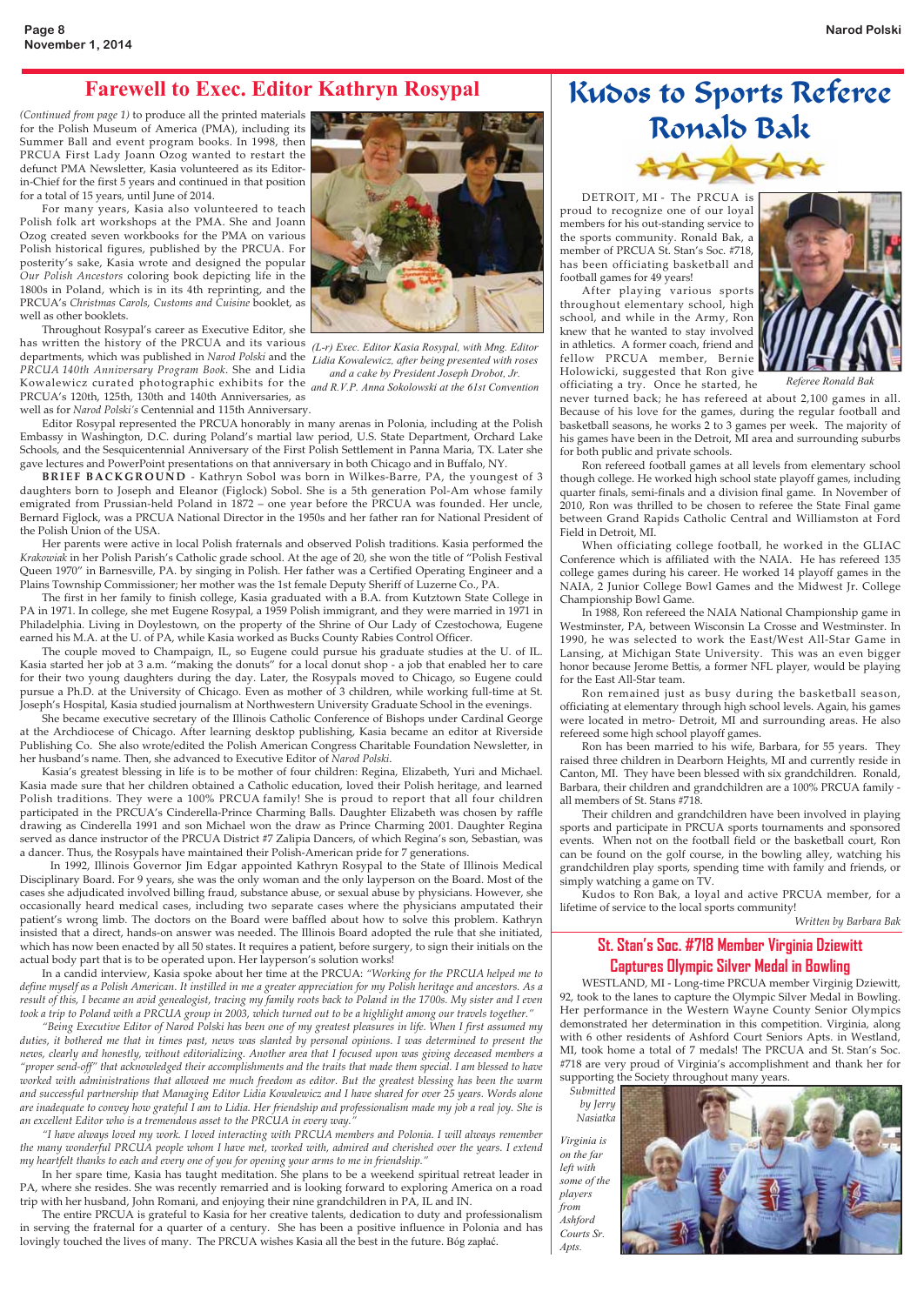#### CARYL LECZNAR RECEIVES POLONIA FOUNDATION HERITAGE AWARD

 Cleveland, Ohio – On October 5, 2014, Caryl M. Lecznar - a member of PRCUA Society 2109 - was presented the Heritage Award by the Polonia Foundation of Ohio for distinguished community service. Caryl has been a vibrant member of the Polish American community for her entire lifetime. She currently holds the position of Practice Support Specialist in the Department of Surgery, Vascular Surgery Division at MetroHealth Medical Center



*Caryl Lecznar*

in Cleveland, Ohio, where she has worked for the past 27 years. Caryl is also Councilwoman in the City of Seven Hills, Ohio, an office she has held for over 10 years.

 The Lecznars are a 100% PRCUA family who have participated in picnics, dances and banquets sponsored by many Polish organizations in the Greater Cleveland area. Most recently the entire Lecznar family, including extended family members, helped coordinate and prepare a delicious clam bake for the Cleveland Society of Poles. Caryl's vocal skills have resulted in her singing the national anthems of both Poland and the USA at many Polonia programs.

 Caryl's husband, Joseph, is a firefighter in the City of Seven Hills. Their son, Joseph, has followed in his father's footsteps as a firefighter, and daughter Julie Marie is in her last year at Cleveland State University, where she will graduate with a Bachelor's degree in Early Childhood.

 In Caryl's acceptance speech she gave credit to her mother for shaping her into the woman that she is today. Caryl also acknowledged her children for the support they have given to her during her civic responsibilities. But the rock and comfort of Caryl's life has been her husband, Joseph, to whom she gave a loving tribute.

 Both Caryl and Joseph Lecznar were delegates to PRCUA's 61st Quadrennial Convention held last August in Toledo, Ohio.

 The Polonia Foundation of Ohio is a non-profit organization, incorporated under the laws of the State of Ohio to provide assistance to Americans of Polish descent in advancing their education through the form of scholarship grants. In addition to honoring Caryl Lecznar, the Polonia Foundation also honored Michael Komorowski, a licensed funeral director in Cleveland, Ohio, and Julian Stanczak, a world-renowned painter in the Op Art movement.

 The Polonia Foundation of Ohio also presented 16 scholarships to deserving college students through a competitive application process.

 The PRCUA extends sincere congratulations to Caryl Lecznar and her family as a recipient of the Polonia Foundation of Ohio Heritage Award.

*By Mitchell Bienia, National Director, District 5*



**Reservations: Vicki Kroplewski 708-599-7129**

### **Echoes of Poland PIEROGI DOZEN SALE**

**December 5, 2014 10:00 A.M. TO 6:00 P.M.**

PRCUA HALL 5255 N. Detroit, Toledo, OH

> \$9.00/dozen CHEESE, POTATO, KRAUT, MIXED (CHEESE,POTATO)

TO ORDER, CALL: **419-531-8658**

**MARK YOUR CALENDAR:** Pierogi Dinner Feb. 27, 2015 Pierogi Doz. Sale March 27,2015

## PRCUA **Christmas Freebies** Available **Enrich your Christmas**

**celebration with these FREE publications from the PRCUA:**

 **CAROL BROCHURE** - The lyrics to popular English and Polish Christmas carols are printed on both sides of this brochure, for a sing-along. No charge for postage.

 **CHRISTMAS CUSTOMS, CAROLS & CUISINE** - This booklet explains Christmas customs and traditions, includes lyrics to English & Polish Christmas carols, and gives recipes for traditional foods served at the meatless Christmas Eve Wigilia meal. It's FREE but postage is \$1.50/ea. and 50¢ for ea. additional book or members can pick-up books at the Home Office, 984 N. Milwaukee Ave., Chicago, IL 60642.

 **BIRTH OF JESUS COLORING BOOK** - Presents the birth and early life of Jesus. It's FREE but postage is \$1.50/ea. and 50¢ for ea. additional book or you can pick-up books at the Home Office.

 To receive carol brochures, call Linda at: **1-773-782-2600 Ext. 2630** or toll-free at **1-800-772-8632 Ext. 2630** or email: **linda-kasprzyk@prcua.org.**  Make postage check payable to **PRCUA** and send your order to:







*Bernice Mary Adamkiewicz*

joined the PRCUA in 1971 and belonged to Soc. 162, & 1593.

Adamkiewicz of Warren, MI, passed away on October 6, 2014 at the age of 86. Bernice (Hadam) Adamkiewicz was born in Detroit, MI, to Mary and Lawrence Hadam. She

 Bernice was a dynamic woman, who was proud of her Polish heritage and demonstrated it through action. She served as Recording Secretary of PRCUA Circuit 96 in Wyandotte, MI. She was also Financial Secretary of Society #904 at Corpus Christi Church in Detroit, MI.

 In the 1980s, Bernice became involved with PRCUA St. John Paul II Society #1593. At that time, she was recently widowed. Wallace Ozog invited her to become active in the Society and to have her son, Aaron, join the Society's dance group. She attended meetings and eventually became very active with all of the Society's functions.

 Bernice helped to raise funds for the dance group by assisting in pierogi making and paczki sales at St. Anne's Catholic Community. She volunteered to help at the St. Anne 50-50 Club Millionaire Parties and Parish Festivals. She was also active raising funds in her own parish, St. Louise de Marillac, where she was a founding member.

 When St. John Paul II Society introduced non-smoking bingos at the American Polish Cultural Center in Troy, Bernice consistently helped as a volunteer, also assisting at many of the Society's Millionaire and Texas-Hold-'Em parties.

 Bernice also got involved in the PRCUA National Sport Tournaments. Not only did she help at the tournaments but she was also a player at one of the first Basketball National Tournaments hosted by St. John Paul II Society. She didn't know what she was doing, and got the refs confused, but she had a lot of fun participating in this annual event.

 With encouragement from Wallace Ozog, Bernice became a deputy in order to sell PRCUA life insurance. Membership grew, thanks to her involvement. For many years Bernice served as Treasurer of St. John Paul II Society in Warren, MI; from 1998-2011 she was Financial Secretary, retiring in 2011.

 Bernice was actively involved in Polonia and supported many civic events. She often walked in the Hamtramck Labor Day Parade, proudly wearing red-and-white and waving her Polish flag. A woman who loved to dance, Bernice held office in the Warren Polka Boosters, she was a member of Central Citizens Committee and she was a very supportive member of the Polish Museum of America, in Chicago, IL. She and her long-time partner, Julius Szymczyk, often attended PMA and PRCUA events together - dancing the night away.

 Bernice was a very caring and outgoing person, who went out of her way to help others. Talk about a happy person, she was known as "the lady with a smile" - always laughing, living and loving life to its fullest.

 Besides her beloved partner, Julius Szymczyk, Bernice leaves behind a beautiful family: 3 children Michelle Lambert, Brigette Adamkiewicz, and Aaron (Catherine) Adamkiewicz; 3 sisters, 12 grandchildren, 10 great-grandchildren, many nieces, nephews and cousins. She was preceded in death by her husband Norman, son Gregory, granddaughter Celeste and 3 sisters. Her Funeral Mass was held on Friday, October 10, at St. Louise Church in Warren, MI. May Bernice be blessed a hundredfold for all the joy she brought to others. Bernice will be missed by many. May she rest in eternal peace.

 Memorial donations in her honor can be sent to the Polish Museum of America, 984 N. Milwaukee, Chicago, IL 60642 or to the charity of your choice..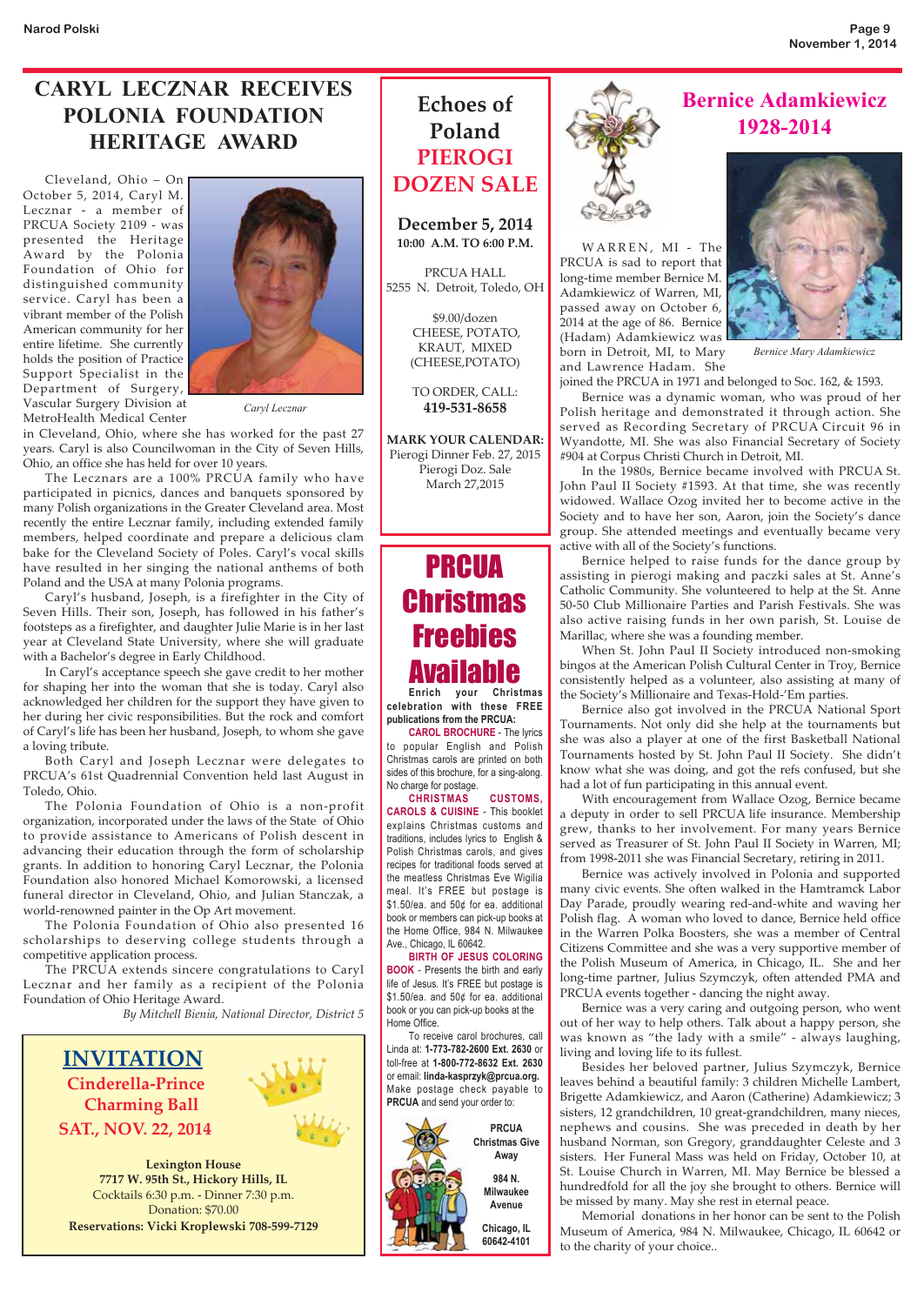#### Rev. Zdzislaw Torba Receives "Community Award"



CHICAGO, IL PRCUA Member, Reverend Zdzislaw Torba, Pastor of St. Ferdinand's Church in Chicago, IL, was recipient of the Polish American Congress Illinois Division's Community Award on Sunday, October 12th. The presentation took place at the 45th Annual Polish-American Heritage Awards Banquet held at White Eagle Banquets in Niles, IL.

*(L-r) Honoree Fr. Zdzislaw Torba with PRCUA Secy.-Tres. James Robaczewski*

Over 450 guests representing Polish organizations, clubs, parishes and local politicians were present at the event. During dinner, PRCUA's Polonia Ensemble presented traditional Polish folk dances and songs from the time of the Warsaw Uprising.

 PAC-IL Div. Pres. Irene Moskal Del Giudice focused her speech on the 70th Anniversary of the Warsaw Uprising: "While we are here to celebrate the best of Polonia, we are also here to commemorate the 70th anniversary or the Warsaw Uprising, While tens of thousands of Poles were killed, there were also scores of heroes who risked their lives to fight for Poland's freedom. It took many years for Poland to become truly free, but the work of the PAC is not done. It continues to serve by donating money for the benefit of the most needy in the land or our forebears…"

 Each year, the PAC-IL Div. awards outstanding members in the Polish Amerian community for their contributions to society. This year, the recipient of the prestigious Polish American Heritage Award was physicist Professor Kazimierz Nowaczyk, PhD, of the U. of MD - Baltimore, Dept. of



*PRCUA Polonia Ensemble with (back, center, l-r) Rev. Zdzislaw Torba, National Dir. of District #7 and Artistic Dir. of Polonia Anna Krysinski, Vice-Consul General of the Republic of Poland Robert Rusiecki, Prof. Kazimierz Nowaczyk, Andrzej Piotrowski, and Polonia Ensemble Choreographer Iwona Puc*

Biochemistry & Molecular Biology for his presentation" The Smolensk Plane Crash: Four Years Later" given in April of 2014 at The Institute of World Politics in Washington, D.C. showing that sufficient evidence exists to warrant revisiting the Smolensk Plane Crash tragedy. The President's Award went to Prof. Emeritus Donald E. Pienkos of the U. of WI-Milwaukee, who taught Political Science. The Life Achievement Award- went to Stanislaw Wajdeman; the Community Award went to Father Zdzislaw Torba, Pastor of St. Ferdinand Parish; the Media Award went to Wojciech Borkowski; and the Historian Award went to Daniel Pogorzelski. The Sports Award was given to Captain Andrzej Piotrowski for organizing sailing events including the Polonia Sailing World Jamboree. He also initiated the participation of Poles in many prestigious international regattas in the U.S.

 National Secretary-Treasurer James Robaczewski and National Directors of District #7 Anna Krysinski and Kevin Kucik represented the PRCUA at this event. The PRCUA extends sincere congratulations to all of the award recipients, especially to PRCUA member Fr. Torba for his outstanding work in the Polish-American community in Chicago, his close cooperation with various Polonia organizations and for preserving and propagating Polish culture.

#### **SOMEONE YOU SHOULD KNOW: STANLEY KRAJEWSKI**

 Stanley Krajewski, 99, is one of those dynamic PRCUA members who continues to stay active. Just last year, he was chosen as Grand Marshal of the Hamtramck Labor Day Parade. His distinguished media career earned Stanley Krajewski this honor. He worked for the *Polish Daily* newspaper (now *The Polish Weekly*) for 40 years, 28 years as its Editor-in-Chief. Stanley has also been a loyal member of PRCUA's Joseph Kania Society #1477 in Detroit since 1953.

 Stanley Krajewski was born in Detroit, MI, on May 7, 1915, the son of Konstanty and Franciszka (nee Kopcewicz) Krajewski. His father died in the flu epidemic of 1918, and his home-sick mother moved back to Poland in 1922, with Stanley and his younger brother. She settled in Biala Podlaska, close to Stanley's grandparents. Stanley always loved writing and he wrote articles for his high school newspaper before he graduated. He then moved to Warsaw and studied politics and journalism and worked as a correspondent *for The Morning Courier*.

 When World War II began, he was in Poland as an American citizen. In 1940, he worked in the agricultural administration in

Wisnica. In 1942, he was forced out of work by the Germans and moved to Lublin, Krakow, Prague, and Vienna. He ended up in Germany, in a refugee camp in Tittmoning and later in Laufen in northern Bavaria until January 1945. As an American citizen who was a refugee, the Red Cross arranged for his freedom when he was exchanged for a German refugee in Geneva.

 Stanley Krajewski then immigrated to Detroit, where his older brother lived. He had contracted tuberculosis and spent 16 months at Henry Ford Hospital. Later, he worked for Liberty State Bank in Hamtramck.

 In 1948, he took a position as reporter and journalist for the *Polish Daily News*. At that time, Franciszek Januszewski was the owner of the newspaper. When he suddenly passed away on an airplane, his wife took over.

 In 1960, when Editor-in-Chief Janusz Ostrowski became paralyzed due to a stroke, Krajewski served as general manager of the newspaper for 3 years. Over the years, the newspaper's journalists included Janusz Ostrowski, Jozefa Karastewicz, Janina Dalperd, Helena Gaik, Halina



*Stanley Krajewski*

Niezdrzycka, Tadeusz Butler, Jerzy Janczwski and Adam Sarnacki.

 In 1963, Stanley Krajewski was promoted to Editor-in-Chief by owner Stefania Januszewska. He held that position until 1988, when he retired. He was also on the newspaper's Board.

Under Krajewsk leadership, the newspaper gained status in the public's eye. Krajewski took part in many political conventions, Polish conventions, as well as the PRCUA, Polish National Alliance and the Polish Women's Alliance. As a journalist, he worked closely with Judge Tadeusz Machrowicz, who became a U.S. Congressman who

Krajewski often visited in Washington, D.C. He also worked with Governor George Romney and Vice-Governor Lesinski.

 In Polonia, Krajewski attended meetings, banquets, funerals and events, and especially promoted the Orchard Lake Schools and its mission. He also went to the Vatican for the election of Cardinal Wojtyla as Pope John Paul II.

 Krajewski was one of the founders of the Catholic-Jewish dialogue and initiated talks between the Catholic Church and the Polish National Church.

 Stanley Krajewski was active in the Republican Party, the State Library Board, the U.S. State Department Advisory Council on Foreign Policy, the Pre-Synodal Community Affairs Committee of the former Archidiocesan Development Fund and the Catholic Services Appeal from 1971 to 1988.

 He was a member of the Detroit Press Club, the International Institute of Detroit, the Polish Black Conference and a member on the Board of Directors of New Detroit. He was always a friend and benefactor of the Orchard Lake Schools.

 "A professional journalist, an amazing observer, a commentator always on target, a talented organizer, a meaningful politician, a decided speaker, a brilliant historian, an accomplished literary figure, an experienced traveler and an independent thinker always in search of truth, good and beauty," describes his life. These words were dedicated to him during the 1988 ceremony when he received the highest honor at the Orchard Lake Schools, the Fidelitas Medal.

 Stanley and Nina Krajewski lived in Southfield, MI. They were married for 63 years, until she passed away in 2010. They raised 2 daughters: Corinna (Roger) Weber and Renata (Thomas) Erickson and enjoy 3 grandchildren: Ashley, Owen and Trevor.

 Today, Stanley Krajewski lives in a pleasant assisted living facility in White Lake Township in Michigan,

 The PRCUA recognizes Mr. Krajewski for all he has accomplished and sincerely wishes him good health, happiness and a genuine Sto Lat - 100 years - next year!

(Excerpted from *The Detroit News* and *The Polish Weekly.*)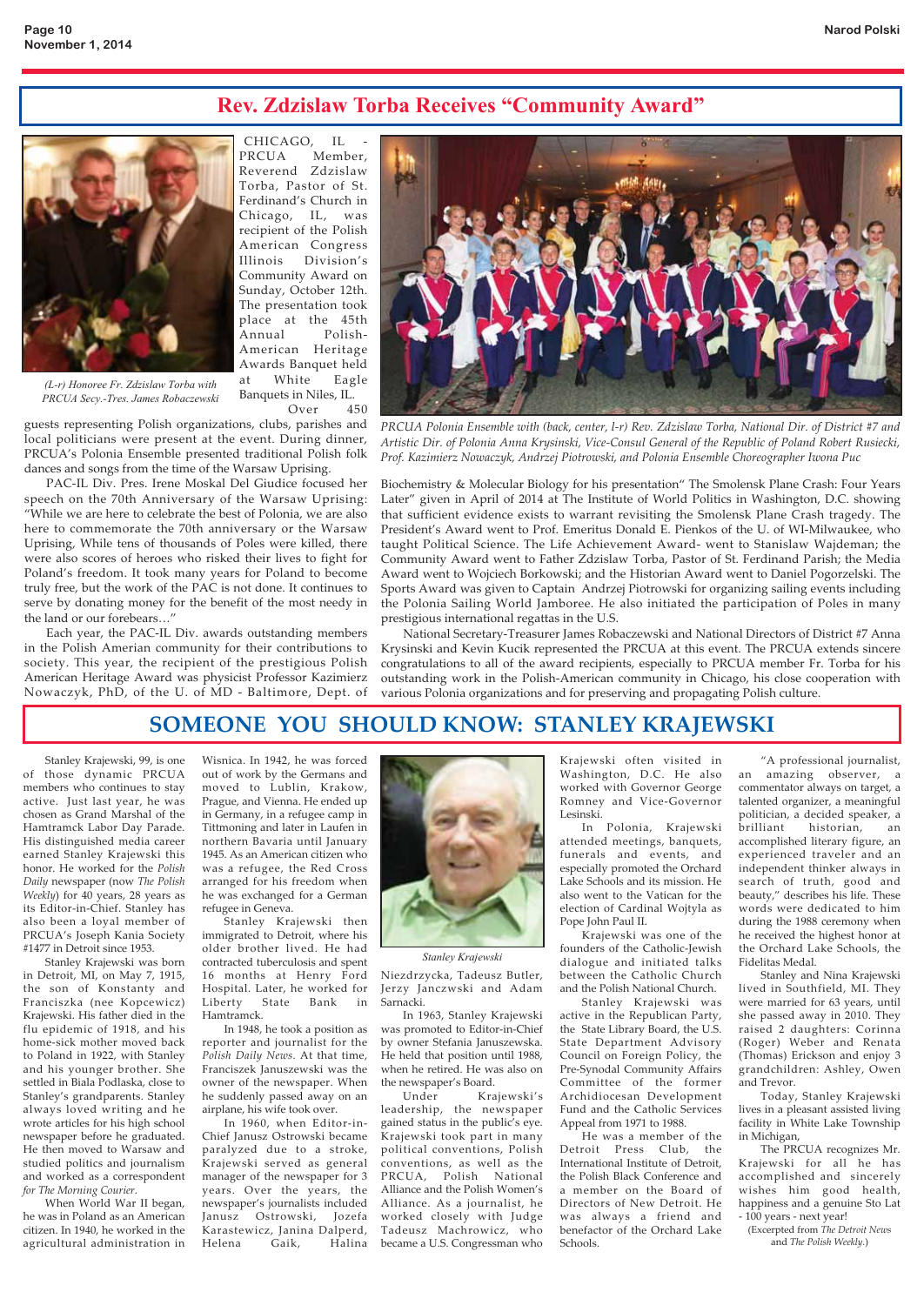#### **BOOK REVIEW The Most Complete Biography of Piłsudski in English**

Peter Hetherington: Unvanquished: Joseph Pilsudski, Resurrected Poland and the Struggle for Eastern Europe, second edition (Houston,Texas: Pingora Press, 2012), pp. 723, bibliography, index, photographs. ISBN 978-0-9836563-1-9. \$24.95.

*REVIEWED BY: Donald E. Pienkos, Professor Emeritus, Univ. of WI - Milwaukee*

 This is a "can't put it down book" if there ever was one. This long, first-ever comprehensive Englishlanguage biography of Joseph Piłsudski is truly engrossing and reads like a political history of Poland from its origins to Pilsudski's death in 1935 at the age of 67.

 The author describes himself as a petroleum geologist with no formal training in history but with intellectual interests including the First and Second World Wars. Neither Polish nor familiar with the Polish language, he "stumbled upon a fantastic figure named Joseph Piłsudski." He soon realized that Piłsudski was not "a petty dictator of a third rate power" as he has so often been portrayed. Instead he calls Pilsudski a "dynamic, eminently interesting, and important historical figure" whose life might even be characterized



as "an unlikely combination of Robin Hood and George Washington."

*Jozef Pilsudski*

 Author Peter Hetherington sees Piłsudski as one of the most important political leaders in the thousand-year history of Poland. He is also presented as the single most significant person to lead the effort to restore Poland to independence in 1918, after 123 years of foreign partition and oppression. But he also notes that nearly eighty years after his death, Piłsudski, remains a controversial figure.

 Born into an impoverished *szlachta* family in what was then tsarist-ruled Lithuania, Pilsudski idolized his mother, who imprinted in him a deeply patriotic commitment to a reborn Poland. It would include the multi-ethnic territories of the Polish-Lithuanian Commonwealth, carved up between 1772 and 1795 by Russia, Prussia, and Austria. His early political activities got him exiled far into Siberia and deepened in him an all-pervasive hatred of Russian imperialism.

 In the early 1880s, Piłsudski gravitated politically to the socialist cause and soon became one of its foremost leaders, strategists, and publicists. But early on he became convinced that national independence came first. As he later put it, "I boarded a red tram but got off at Independence Street." By the outbreak of World War I in 1914, Piłsudski was no longer closely associated with any single political party. Rather, he had organized his Legions and Polish Military Organization to fight for Poland's freedom. He was their unchallenged leader by virtue of his personal charisma and visionary belief that Poland's independence required one to sacrifice everything for the cause.

 Central to Piłsudski's leadership was his involvement in actual military engagements. That was quite amazing, since he was essentially self-taught in that field. In adopting a military persona for himself, he operated like an amalgam of Kościuszko and Napoleon, and invariably appeared in public in a soldier's uniform showing how much of the "romantic revolutionary" he was.

 His romanticism was also evident in the notion that he could readily win over the neighboring Lithuanian, Ukrainian, and Belorusian peoples to some sort of federation with Poland to liberate them from Russia. Here, he ignored the near impossibility of quickly overcoming their centuries of ignorance and repression under tsarist rule, along with their own nascent national self-consciousness. (Still, Piłsudski was ultimately proven right: some sort of union with Poland after 1918 would have been far better than what these nationalities were to endure under Soviet rule.)

 Piłsudski's approach also placed him at odds with other Polish independence activists, most notably Roman Dmowski, who argued that a free, Catholic, Poland should be ethnically homogenous; thus he had no interest in including the Ukrainians, Jews, Belorussians and Lithuanians in such a state.

 Given all these considerations, the reader cannot but marvel at how in 1914 Piłsudski could ever have achieved such seemingly impossible wide recognition as leader of the independence cause. Again, in November 1918, without much of an internal struggle, he won power as the head of the new Polish state.

 Other key areas in this biography include Piłsudski's strategy in stabilizing Poland's new state's borders at the end of World War I and his decisive victory over the invading Bolsheviks in the 1920 Polish-Soviet War. The author acknowledges the ineffective and corrupt nature of Poland's post-war parliamentary system, but is also critical of the results of Piłsudski's 1926 military coup d'état. Although intended to restore Poland's "moral health", it led to his authoritarian rule.

 The author praises Piłsudski's realistic foreign policy focus in defending Poland's security, vis-à-vis its two powerful "neighbors", post-war Germany and Soviet Russia. Here Hetherington offers a picture of Poland under Pilsudski that one never sees in print in the West: a Poland that was an important player in European affairs and a Piłsudski whose forceful approach to Germany and Russia made Poland a serious factor in great-power politics.

 In conclusion, this reviewer would have liked to have have seen a more nuanced discussion of the author's characterization of Dmowski or why Piłsudski treated his political opponents as harshly as he did. But notwithstanding such comments, this is a most impressive piece of work.

#### **PRCUA DANCERS CELEBRATE POLISH AMERICAN HERITAGE MONTH AT ST. ALBERTUS CHURCH, DETROIT, MI**



*Members of the Dance Ensembles with priest who celebrated Mass*

 DETROIT, MI - On Sunday October 5th, the PRCUA Dance Schools congregated at historic St.Albertus Church to continue the celebration of Polish American Heritage Month. St. Albertus, founded in 1872, is the oldest Polish Roman Catholic Church, in Detroit and it is the founding church of the Polish Roman Catholic Union of America.

 St. Albertus was the home Parish of many Polish immigrants who came to America during the post-civil war to World War I era. Every year, during American October - Polish Heritage Month, Polish folk dancers attend Mass to honor their ancestors by dressing up in traditional folk dress from various regions of Poland. Dancers from the following PRCUA ensembles were present at Mass: Gwiazda, Halka, Opole, Polskie Maki, Rogalin,Syrena, Tatry, Wieliczka, Zajaczek, and Zakopane, along with our PRCUA District 10 National Directors Colleen Bonkowski and Tom Lisiecki.

 During the Offertory, the dancers presented the priest with symbolic gifts representing significant Polish customs. The sight of dancers, so colorfully dressed, and avid churchgoers, filled the Church with life.

> *Written by: Michael Smigiel (PRCUA Zajaczek 2015 graduate) Photos by: Mary Ann Smigiel*



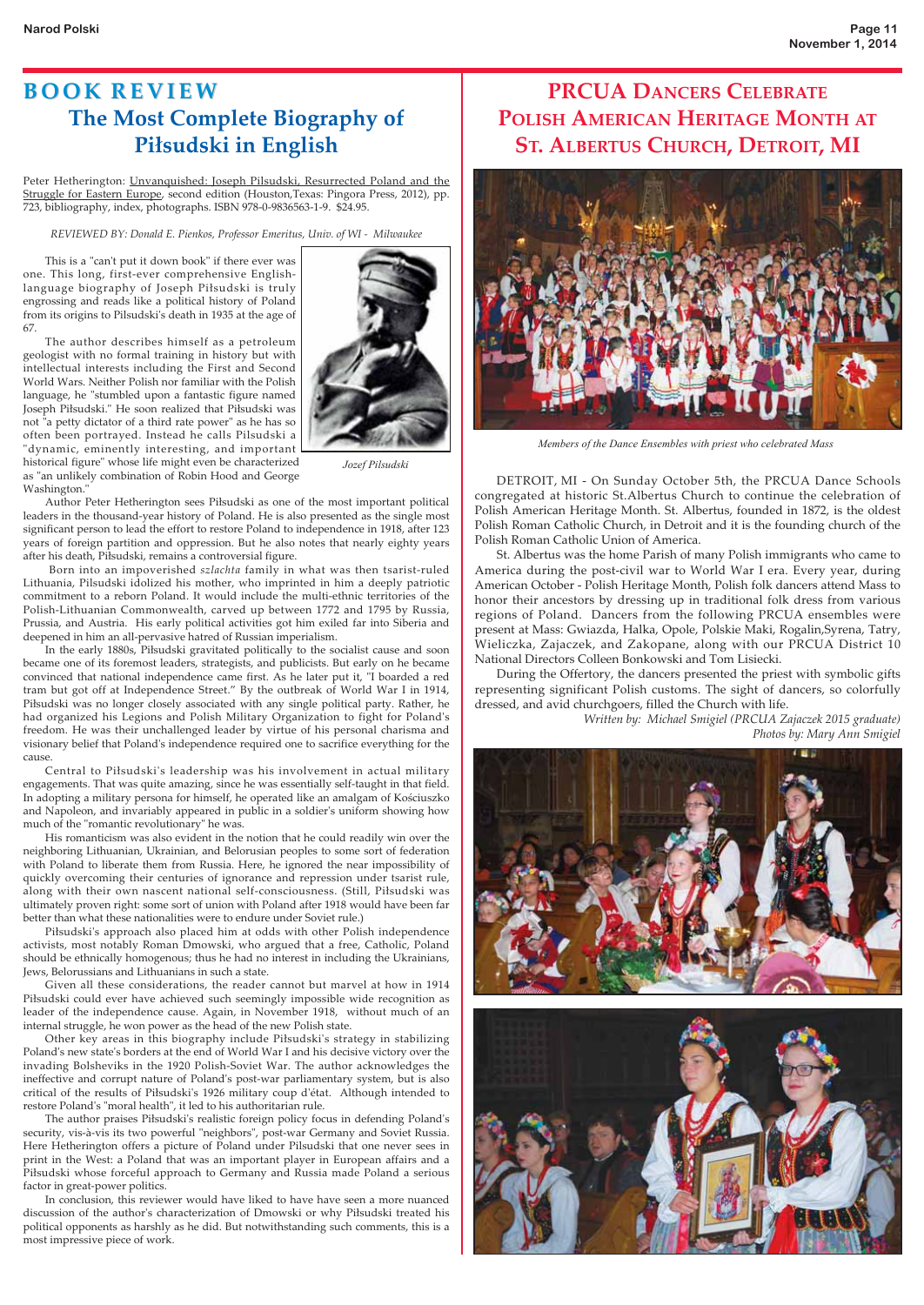#### New Exhibit, "Forbidden Art" Displays Rare Concentration Camp Artwork at the PMA

*20 Different Pieces on Display*



*First row (l-r): PRCUA Pres. & PMA Chair Joseph & Mrs. Judith Drobot; PMA Pres. Maria Ciesla; Stanislaw Lyskanowski, Auschwitz & Mauthausen-Gusen Concentration Camp survivor; Jan F. Krawiec, Auschwitz, Birkenau & Buchenwald Concentration Camps survivor; Jacek Nowakowski, Past PMA Director & Senior Curator for Research and Acquisition for the U.S. Holocaust Memorial Museum; and Malgorzata. Kot, Director of the PMA; Second Row (l-r): PMA Historian J. Lorys; R.P. Vice Consul Robert*

*Rusiecki; Marcin Chumiecki, Dir. of The Polish Mission of the Orchard Lake Schools; Vincent Slatt (Librarian for the US Holocaust Memorial Museum (Photo: Lidia Kowalewicz)* 

exhibit. *Forbidden Art* will remind visitors of the German Nazi atrocities, while showcasing the resolute and inspiring prisoners behind these solemn, yet remarkable and fascinating pieces of history." PMA Historian Jan Lorys also spoke about relevant PMA collections.

 The first part of the exhibit displays scenes from daily life in the camps and portraits of the prisoners. The exhibit offers a window into how prisoners mentally escaped from the reality of the concentration camps, by creating drawings, albums containing greetings and fairy tales written for their children with whom they longed to be reunited.

 In addition to the photographed prints shown in the exhibit (the originals are permanently housed at The Auschwitz-Birkenau State Museum of Poland), photos of a bracelet, with scenes from the Lodz Ghetto, found near the Auschwitz crematory, a 12 cm. long sarcophagus and some sculptures are highlighted. Each of the exhibit pieces is set alongside historical commentary and excerpts from archival accounts.

 Remarks were given by Hon. Robert Rusiecki, Deputy Consul General of the Republic of Poland in Chicago; Joseph A. Drobot, Jr., PMA Chairman of the Board and PRCUA President; & Marcin Chumiecki, Dir. of The Polish Mission of the Orchard Lake Schools.

 PMA member Jan F. Krawiec, Past Editor in Chief, *Polish Daily News*, survivor of Auschwitz II Birkenau and Buchenwald Concentration Camps Survivor addressed the audience, saying: "It is remarkable that prisoners were able to create art despite those terrible conditions. It's important to continue to talk about what happened at the concentration camps during World War II to make sure history is never repeated again."

 PMA member Stanley Lyskanowski, a Polish-American Engineers Member, Retired Electronic Engineer, and Auschwitz and Mauthausen-Gusen Concentration Camp Survivor also spoke about this unique artwork collection.

 Jacek Nowakowski, Former PMA Director, and Senior Curator for Research and Acquisitions at the U.S. Holocaust Memorial Museum gave a poignant PowerPoint presentation showing a prisoner's letter that were smuggled out of a camp, other documents from the concentration camps and photos.

Vincent Slatt, Reference Librarian, U.S. Holocaust Memorial also had remarks.

 This exhibit also includes select items from the PMA's collections, representing the resilience of those affected by the atrocities of World War II. One very special segment of the artifacts includes the vestments made by Rev. Henryk Malak, who was imprisoned at the Dachau Concentration Camp, as well as private papers and mementos from other concentration camp survivors.

#### **INFORMATION ABOUT THE EXHIBIT:**

 *Forbidden Art* is included with the price of Museum admission – Adults - \$10.00; Seniors (over 62 years) and Students (over 9 years) - \$9.00; Members - \$8.00.

#### **EXHIBIT OPEN UNTIL**

**JANUARY 11, 2015** - The Exhibit will run through Jan. 11, 2015. It was brought to the Polish Museum of America thanks to the exclusive partnership of The Polish Mission of the Orchard Lake Schools, located in Orchard Lake, MI, and The Auschwitz-Birkenau State Museum of Poland.



CHICAGO, IL – *Forbidden Art*, a temporary exhibit which opened on October 19th at the Polish Museum of America (PMA), 984 N. Milwaukee Ave., Chicago, IL, showcases photos of 20 rare pieces of art – created by prisoners of German Nazi concentration camps during World War II, despite great personal danger. The pieces, made secretly during the prisoners' captivity, document the reality of the camps and show how creating art was an important escape from the horrors of imprisonment.

Malgorzata Kot, Director of the PMA, welcomed a large crowd to the Opening. PMA President Maria Ciesla addressed the group saying: "We are honored to present this

#### Correction to PRCUA Softball Tournament Winners

 The Executive Editor sincerely apologizes for incorrectly listing the winners of the 60th Annual Softball Tournament, hosted by Father Al's Society #1493 on August 23 in Canton, MI. The Men's Champions were: **St. Rita's #2 . The Women's Champions were St. Rita's #2 pictured below.** 



*Men's Champions - St. Rita's #2 with RVP Anna Sokolowski*



*Women's Champions - St. Rita's #2 with RVP Anna Sokolowski*

## News from Soc. #1004 in Madison, Illinois



BBQ workers from PRCUA St. Stanislaus Society #1004 in Madison, IL, at the Polish Hall's Annual Bar-B-Que on October 18th. Pictured (left to right) are Marty Bonk, Joe Kostecki, Dick George, Dwyane Roger, and Jim Kozak. - By Tom Paskus George, Dwyane Roger, and Jim Kozak.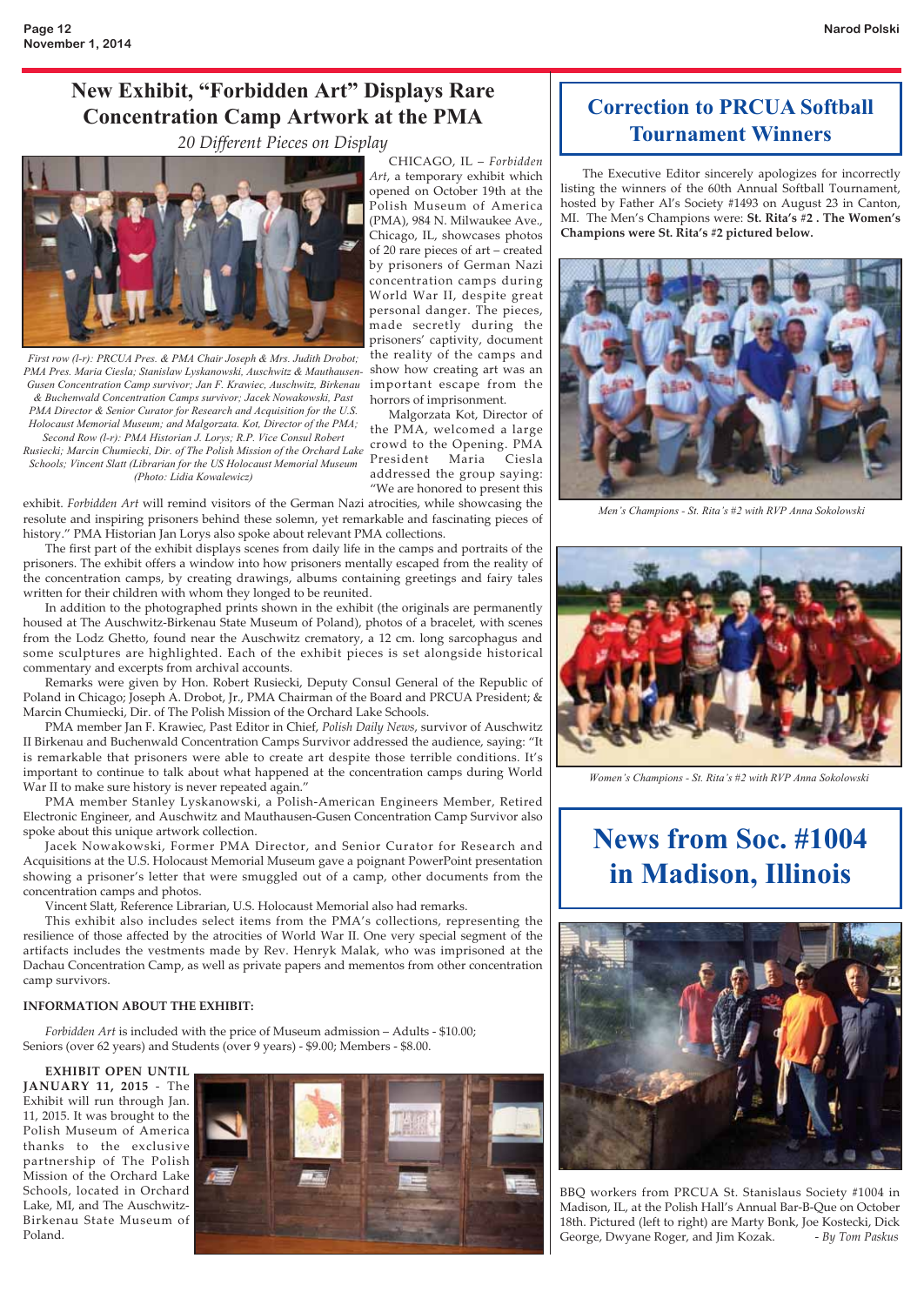## *Dearly Departed PRCUA Brothers*



| <b>Member</b>         | <b>Society State</b> |           | <b>Member</b>         | <b>Society State</b> |           |
|-----------------------|----------------------|-----------|-----------------------|----------------------|-----------|
| Backer, Nancy J.      | 78                   | MI        | Kwiatkowski, Irene R. | 162                  | MI        |
| Bogdan, Anne S.       | 623                  | <b>CT</b> | Landis, Adela M.      | 2039                 | PA        |
| Carruba, Catherine T. | 1585                 | MI        | Maresky, Carolyn      | 784, 2144            | OH        |
| Chelmins, Geraldine   | 2159                 | OH        | Maslauskas, Christine | 2002                 | <b>PA</b> |
| Chojnowski, Eileen    | 211                  | <b>NY</b> | Michalski, Robert V.  | 105                  | IL.       |
| Chunco, Eugenia       | 517                  | <b>NJ</b> | Michelis, Ravyn       | 1413                 | MI        |
| Connolly, John K.     | 893                  | <b>MN</b> | Okruta, Olga A.       | 861                  | WV        |
| Cynkar Henry S.       | 855                  | PA        | Oliveri, Helen        | 680                  | <b>PA</b> |
| Davis, Robert F.      | 2003                 | <b>PA</b> | Ostrenga, Helen       | 2320                 | WI        |
| Fertig, Angelyn       | 158                  | FL.       | Pieczarka, Lillian    | 499                  | CA        |
| Fornek, Lottie        | 179                  | IL        | Pollick, Barbara      | 2018                 | <b>PA</b> |
| Fredbeck, Jean        | 1486                 | IL        | Puroll, Pearl         | 261                  | MI        |
| Fujawa, Benedict      | 850                  | IN        | Pyanowski, Paul T.    | 1122                 | <b>NY</b> |
| Gorny, Robert         | 186, 1543,           |           | Racco, James A.       | 977                  | OH        |
|                       | 1561, 1574           | IL        | Rata, Stella          | 989                  | MI        |
| Jablonski, James P.   | 23                   | MI        | Rotuski, Mary         | 1000                 | IL.       |
| Jasko, Chester        | 2100                 | <b>OH</b> | Saratowicz, Adele T   | 2043                 | <b>NJ</b> |
| Jaskulski, Marie B.   | 527                  | <b>MD</b> | Schulist, Florian     | 78                   | MI        |
| Kieras, Bernice       | 1000                 | IL        | Snopkowski, Antoni    | 713                  | <b>MA</b> |
| Kolenic, Frances      | 78                   | MI        | Vrabel, Mabel L.      | 977                  | ΟH        |
| Konieczny, Aloysius   | 1486                 | IL        | Wasielewski, Edward   | 459                  | NY.       |
| Kopacz, Eugene E.     | 291                  | <b>NJ</b> | Waszak, Evelyn P.     | 943                  | IL        |
| Kotfisz, Alina        | 1580                 | IL        | Wayne, Edmund J.      | 2274                 | MI        |
| Kovach, Joann         | 2248                 | ОH        | Wojtowicz, Helen      | 1580                 | IL        |
| Kulik, Maryann        | 2293                 | PA        | Wozniak, Sandra       | 2206                 | OH        |

#### *May they rest in eternal peace.*



#### 50-Year Pins Awarded by Pres. Drobot to these Members

| <b>First Name</b> | <b>Last Name</b> | Society | Years Address            |
|-------------------|------------------|---------|--------------------------|
| Skibinski         | Stephen V.       | 2206    | 1946 San Luis Obispo, CA |
| Nowak             | Carol            | 509     | 1958 Crete, IL           |
| McGuire           | Valeria          | 213     | 1942 McMechen, WV        |
| Robbins           | Mary             | 213     | 1945 Glen Dale, WV       |
| Hildebrandt       | Sally A.         | 786     | 1940 Elyria, OH          |
| <b>Bossi</b>      | Nancy A.         | 849     | 1952 Munster, IN         |
| <b>Barton</b>     | Rita M.          | 849     | 1954 The Villages, Fl    |
| Ignarski          | Adeline          | 471     | 1935 Grayslake, IL       |
| Feret             | Lorraine         | 657     | 1940 Chicago, IL         |

#### POLISH FRATERNALS SENIORS CASINO TRIP **Wednesday, November 19, 2014 Four Winds Casino in New Buffalo, MI**

 The PRCUA and Polish National Alliance (PNA) are planning a trip to Four Winds Casino Resort in New Buffalo, MI. The cost is \$28.00 per person and includes round-trip transportation, plus you will receive a \$10.00 voucher for the Buffet and \$15.00 for 100 points on

your player's card. **First come - first served - Limited space Make your reservation soon!** Make check payable to the host "PNA" and send to:

leave the Casino at 2 p.m. Chicago time.



**PNA Office, 6100 N. Cicero Ave., Chicago, IL 60646 TWO BUS PICK-UP POINTS** Buses will leave the North Side of Chicago at 8 a.m. at the PNA Home Office, 6100 N. Cicero Ave., Chicago, IL, and the South Side of Chicago at 8:30 a.m.

from the Mayfield Banquet Hall, 6072 S. Archer, Chicago, IL. Both buses will

 $\dag$  Higher Perspectives

 One of the Pilgrims wrote: "By the goodness of God, we are so far from want." Perhaps what enabled the Pilgrims to thrive and prosper was a humble appreciation for whatever God gave them, trusting that He would give them what they would need. Is it possible that the Pilgrims weren't thankful because they had survived - but maybe they survived because they were thankful?

 Many Americans refer to Thanksgiving as "Turkey Day." This unique holiday is indeed very religious. It is not about turkeys but about giving thanks. It is a most necessary feast.



*By Rev. Canon Anthony D. Iwuc, Past Vice Chaplain, PRCUA*

 Thanksgiving isn't about giving thanks for having a lot. It's about giving thanks for just having. Whatever we have is a gift. Jesus said that He came that we may have life in abundance. All

is a gift. All is precious. Everything in creation makes God present. Life is a feast where God is the host.

 The Catholic Church has 365 Thanksgiving Days every year. Each day hundreds of thousands of priests offer official thanks to God in the Eucharist. The word "Eucharist" means "Thanksgiving." Each day hundreds of thousands of the faithful around the world unite with these priests in this Holy Sacrifice of thanksgiving. As we share in His Eucharist at Mass, we say "thank you" to God for the many blessings which are ours, even without asking. If we truly realized how blessed we are, our hearts would be filled with such gratitude that we would be saying "thank you" every time we breathe.

 To give thanks is to extend oneself. It is to remember from where the gift has come. It is only right and just that we should, at all times and in all places, give thanks to God the Father, through Jesus Christ His Son.

 In old Anglo-Saxon, "thankfulness" and "thinkfulness" mean the same thing. Differing only in one vowel, the words have the same idea. If we "think", we will "thank." And if we "thank" it is because we "think." If we THINK of the countless blessings Almighty God bestows upon us every day, every minute of our lives, we will THANK Him.

 Father Brian Joyce suggests we notice some simple things to be thankful for:

 I am thankful for the mess to clean up after a party because it means I have been surrounded by friends.

I am thankful for the taxes I pay because it means that I am employed.

 I am thankful for the clothes that fit a little too snug because it means I have had enough to eat.

 I am thankful for my shadow that watches me work because it means I am out in the sunshine.

 I am thankful for a lawn that needs mowing, windows that need cleaning, gutters that need fixing because it means I have a home.

 I am thankful for all the complaining I do about government because it means I have freedom of speech.

 I am thankful for the spot I find at the far end of the parking lot because it means I am capable of walking.

I am thankful for my big heating bill because it means I am warm.

 I am thankful for the person behind me in church who sings off-key because it means I can hear.

 I am thankful for piles of laundry and ironing because it means my lovedones live with me.

I am thankful for weariness and aching muscles at the end of the day because it means I have been productive.

I am thankful for the alarm that goes off early in the morning because it means I am alive.

> *"Thou that has given so much to me, Give one thing more - a grateful heart…".*

With George Herbert let us ask of God: **We Give We Give Thee**

**Thanks, O Thanks, O Heavenly Heavenly Father. through through Your Son, Your Son, Our Lord, Our Lord, Jesus Christ! Christ!**